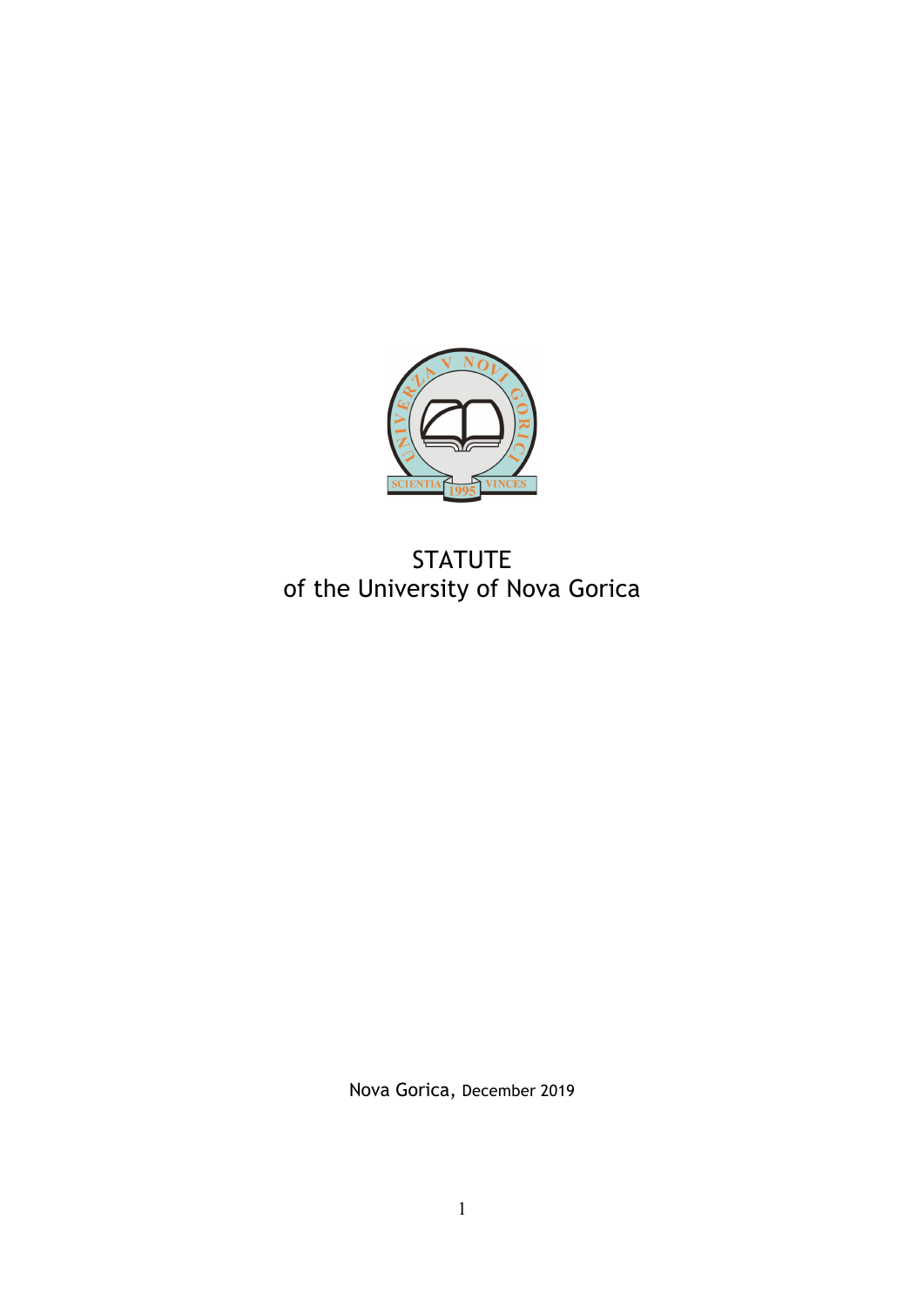# Recepients: Executive Board members University of Nova Gorica Senate members Rector Students' Council

|                   | Name or body                          | Date      |
|-------------------|---------------------------------------|-----------|
| Prepared by       | Borut Lavrič, dipl. iur.              | 17.5.2006 |
|                   | <i>Confirmed by</i>   Executive Board | 11.7.2006 |
| <i>Adopted by</i> | prof. dr. Danilo Zavrtanik            | 11.7.2006 |

# Amendments to articles 18 and 45 of the Statue

|                   | Name or body                          | Date      |
|-------------------|---------------------------------------|-----------|
| Prepared by       | Borut Lavrič, dipl. iur.              | 8.5.2007  |
|                   | <i>Confirmed by</i>   Executive Board | 19.6.2007 |
| <i>Adopted by</i> | prof. dr. Danilo Zavrtanik            | 19.6.2007 |

# Amendment to article 42 of the Statue

|             | Name or body                          | Date      |
|-------------|---------------------------------------|-----------|
| Prepared by | Borut Lavrič, dipl. iur.              | 7.9.2007  |
|             | <i>Confirmed by</i>   Executive Board | 25.9.2007 |
| Adopted by  | prof. dr. Danilo Zavrtanik            | 1.10.2007 |

Amendments to the Statue

|                   | Name or body               | Date      |
|-------------------|----------------------------|-----------|
| Prepared by       | Borut Lavrič, dipl. iur.   | 25.5.2010 |
| Confirmed by      | <b>Executive Board</b>     | 23.6.2010 |
| <i>Adopted by</i> | prof. dr. Danilo Zavrtanik | 12.7.2010 |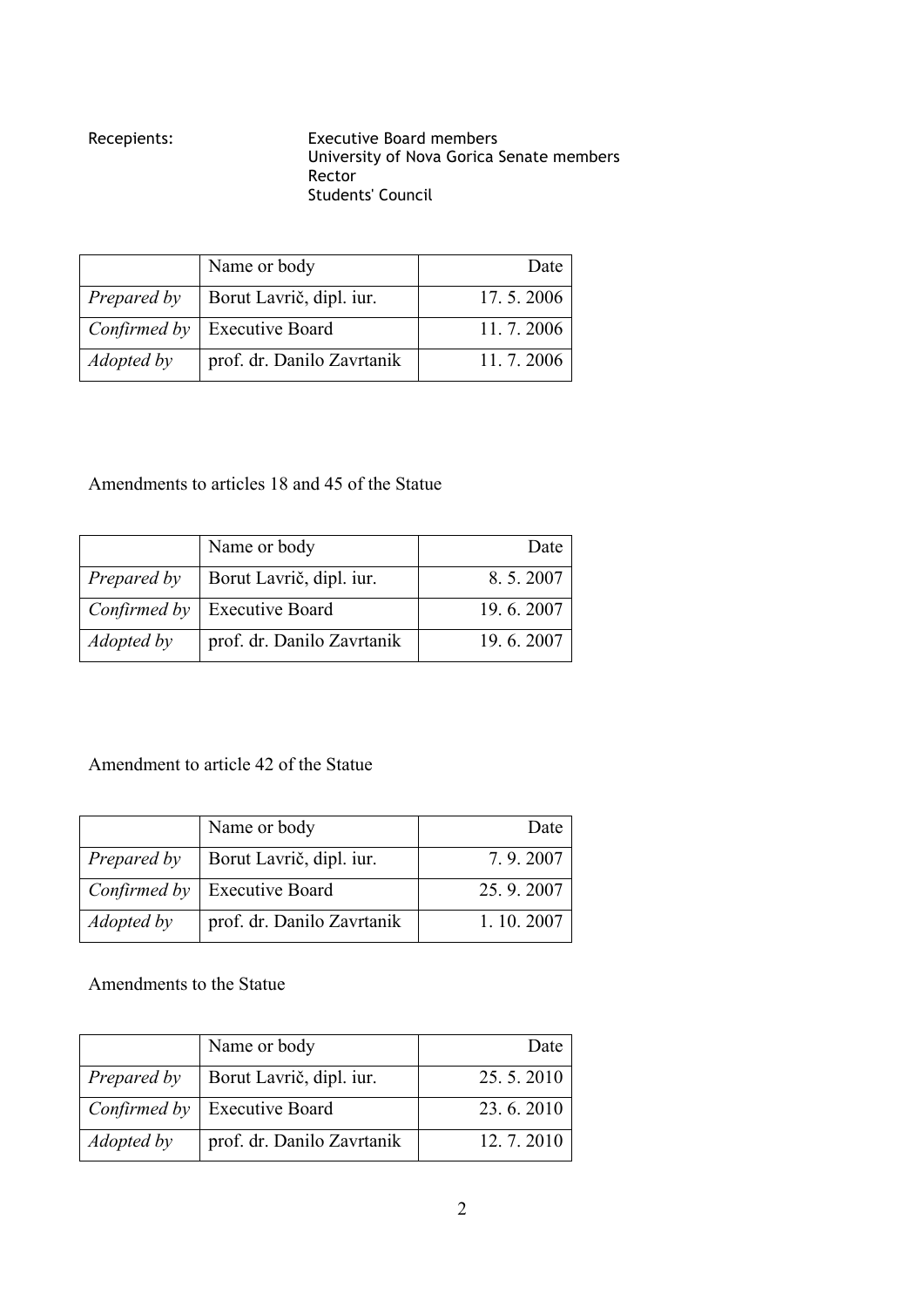# Amendments to articles 45, 50, 56, 80 and 94 of the Statute

|                   | Name or body                                                       | Date       |
|-------------------|--------------------------------------------------------------------|------------|
| Prepared by       | Borut Lavrič, dipl. iur.<br>Tina Šček Krušec, univ.<br>dipl. prav. | 30.10.2012 |
| Confirmed by      | <b>Executive Board</b>                                             | 16.11.2012 |
| <i>Adopted by</i> | prof. dr. Danilo Zavrtanik                                         | 26.11.2012 |

Amendment to article 13 of the Statute

|                   | Name or body                           | Date      |
|-------------------|----------------------------------------|-----------|
| Prepraed by       | Borut Lavrič, univ.                    | 28.1.2013 |
|                   | dipl. prav.                            |           |
|                   | Tina Šček Krušec, univ.<br>dipl. prav. |           |
| <i>Adopted by</i> | prof. dr. Danilo Zavrtanik             | 27.3.2013 |

Amendment to articles 25, 26, 46, 49, 50 and 52 of the Statute

|                   | Name or body               | Date      |
|-------------------|----------------------------|-----------|
| Prepared by       | Borut Lavrič, univ.        | 21.5.2013 |
|                   | dipl. prav.                |           |
|                   |                            |           |
| Confirmed by      | <b>Executive Board</b>     | 9.7.2013  |
| <i>Adopted by</i> | prof. dr. Danilo Zavrtanik | 9.7.2013  |

Amendment to articles 5 and 6 of the Statute

|             | Name or body        | Date     |
|-------------|---------------------|----------|
| Prepared by | Borut Lavrič, univ. | 3.7.2014 |
|             | dipl. prav.         |          |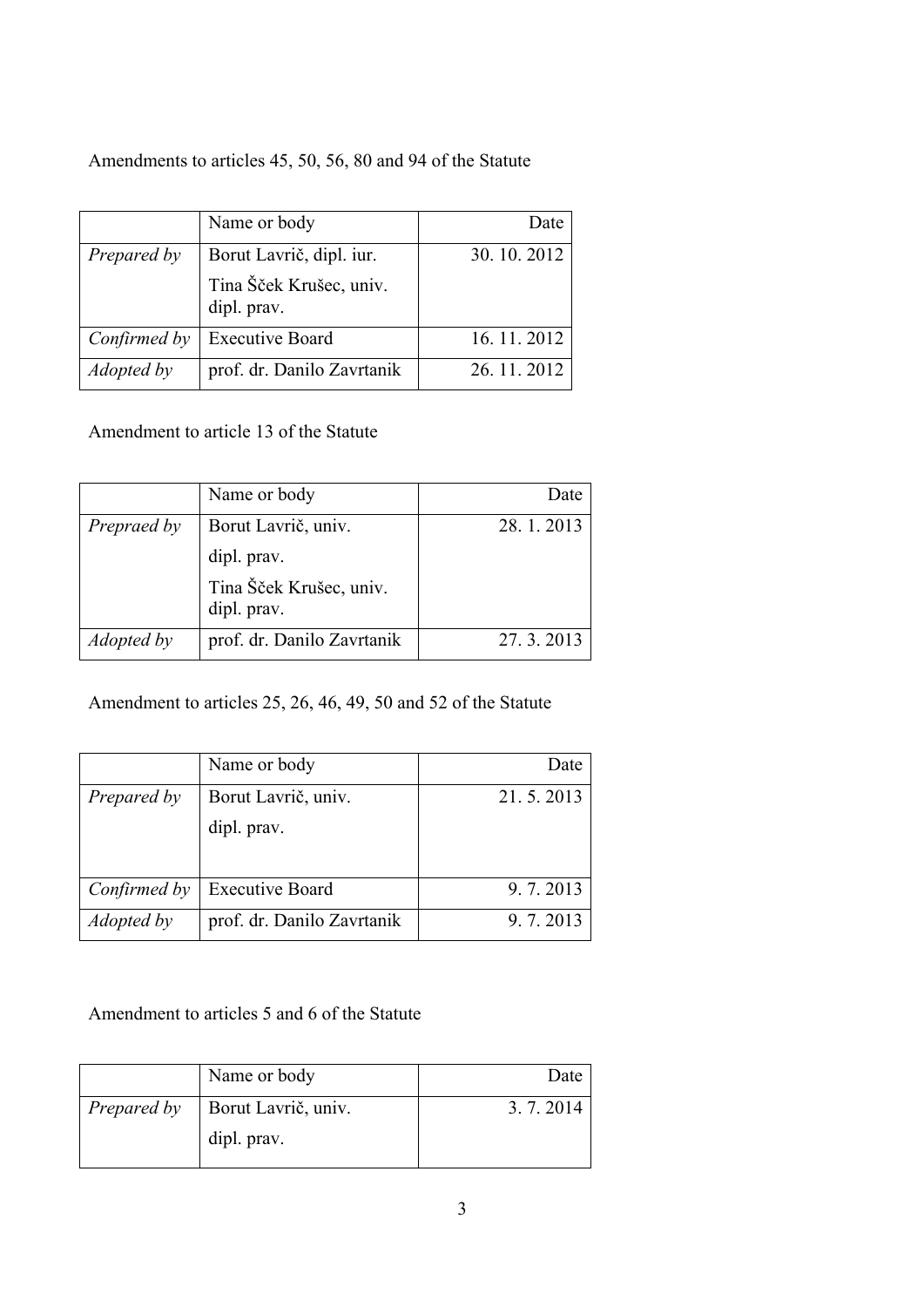|                   | <i>Confirmed by</i>   Executive Board | 10.7.2014 |
|-------------------|---------------------------------------|-----------|
| <i>Adopted by</i> | prof. dr. Danilo Zavrtanik            | 18.7.2014 |

# Amendment to the annex

|              | Name or body               | Date       |
|--------------|----------------------------|------------|
| Prepared by  | Tina Šček Krušec, univ.    | 25.10.2017 |
|              | dipl. prav.                |            |
|              |                            |            |
| Confirmed by | <b>Executive Board</b>     | 29.11.2017 |
| Adopted by   | prof. dr. Danilo Zavrtanik | 13.12.2017 |

# Amendment to articles 56, 73 and 74 of the Statute

|              | Name or body               | Date      |
|--------------|----------------------------|-----------|
| Prepared by  | Tina Šček Krušec, univ.    | 28.5.2018 |
|              | dipl. prav.                |           |
|              |                            |           |
| Confirmed by | <b>Executive Board</b>     | 27.6.2018 |
| Adopted by   | prof. dr. Danilo Zavrtanik | 5.7.2018  |

# Amendment to articles 68 and 87, and a new article 96

|                   | Name or body               | Date       |
|-------------------|----------------------------|------------|
| Prepared by       | Tina Šček Krušec, univ.    | 16.10.2019 |
|                   | dipl. prav.                |            |
| Confirmed by      | <b>Executive Board</b>     | 5.12.2019  |
| <i>Adopted by</i> | prof. dr. Danilo Zavrtanik | 19.12.2019 |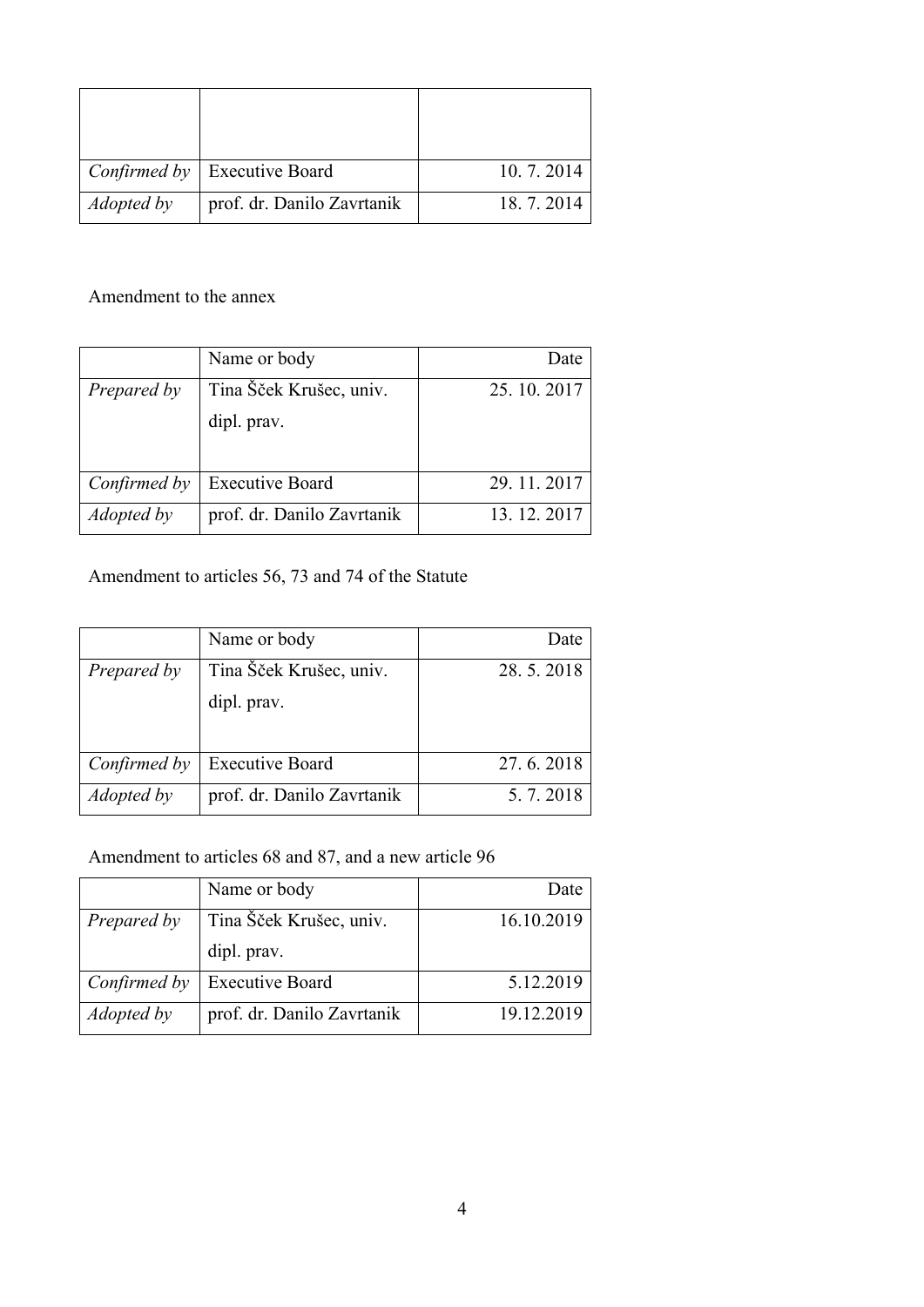# **TABLE OF CONTENTS**

| I.   |                                                            |    |
|------|------------------------------------------------------------|----|
| П.   |                                                            |    |
| Ш.   |                                                            |    |
| IV.  |                                                            |    |
|      | <b>University bodies</b>                                   |    |
| 4.1  |                                                            |    |
| 4.2  |                                                            |    |
| 4.3  |                                                            |    |
| 4.4  |                                                            |    |
| 4.5  |                                                            |    |
|      | <b>School and academy bodies</b>                           |    |
| 4.6  |                                                            |    |
| 4.7  |                                                            |    |
| 4.8  |                                                            |    |
| 4.9  |                                                            |    |
| 4.10 |                                                            |    |
|      | <b>Graduate school bodies</b>                              |    |
| 4.11 |                                                            |    |
| 4.12 |                                                            |    |
| 4.13 |                                                            |    |
|      | <b>Institutes, laboratories and centres</b>                |    |
| 4.14 |                                                            |    |
| V.   |                                                            |    |
|      |                                                            | 22 |
| VII. | UNIVERSITY TEACHERS, SCIENTIFIC RESEARCHERS AND UNIVERSITY |    |
|      |                                                            |    |
| IX.  | <b>RESPONSIBILITIES AND DISCIPLINE</b>                     |    |
| 9.1  |                                                            |    |
| 9.2  |                                                            |    |
| X.   |                                                            |    |
| XI.  |                                                            |    |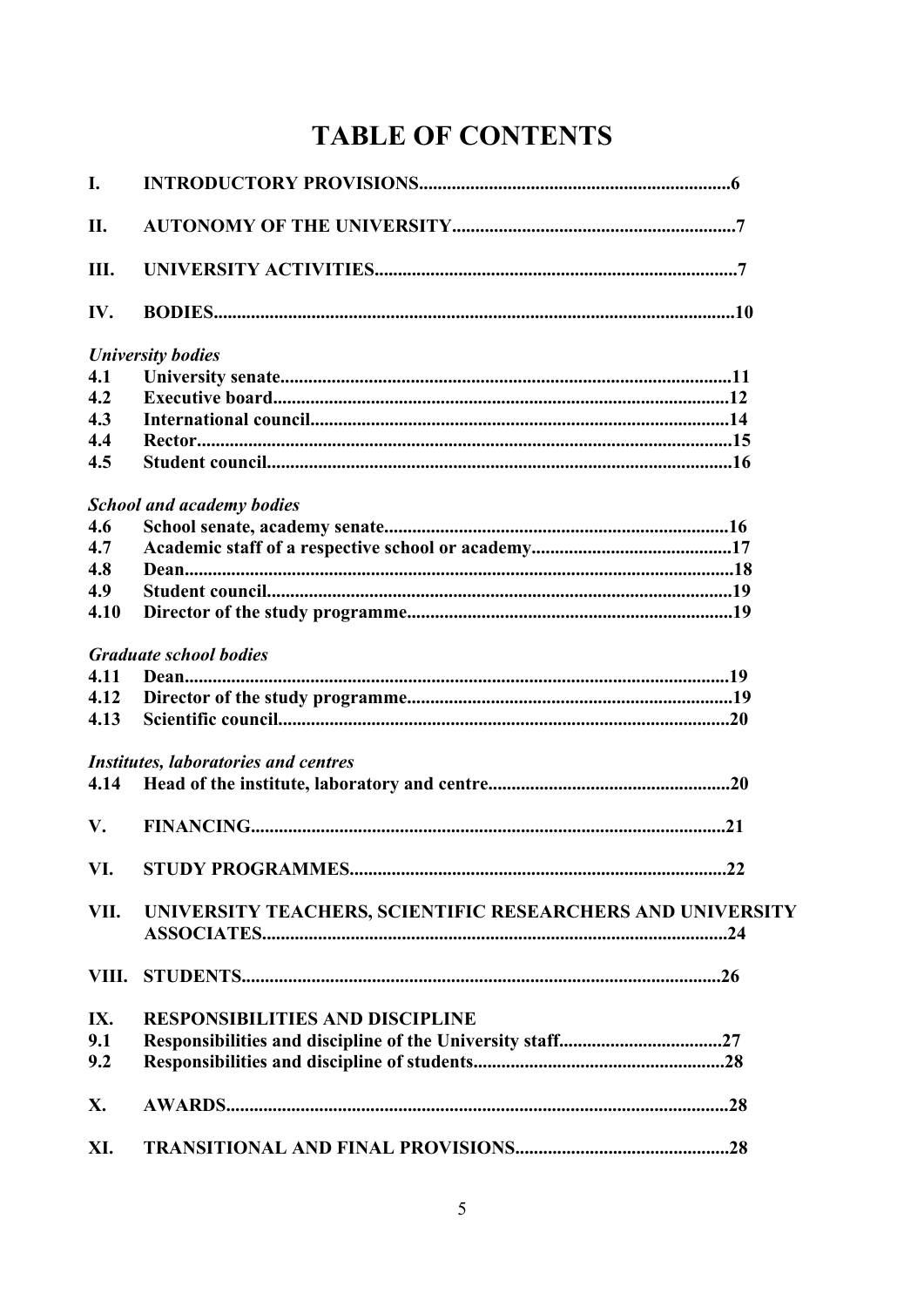Based on Articles 45 and 46 of the Act on Institutions and Article 19 of the Higher Education Act as well as on the provisions of the founding contract, on 5. December 2019 the University's Executive Board endorsed the following

# **STATUTE of the University of Nova Gorica**

# **I INTRODUCTORY PROVISIONS**

# Article 1

The University of Nova Gorica (herewith "the University") is a higher education institution transformed into a university from Politehnika Nova Gorica, an independent higher education institution.

The University is a legal subject.

Article 2

The name of the higher education institution is: Univerza v Novi Gorici. The university's international name is: University of Nova Gorica. The university's main location is: Nova Gorica.

# Article 3

The University has its logo.

The logo is in the shape of a circle coloured in a green-golden hue the outer layer of which contains a logotype in Slovene: UNIVERZA V NOVI GORICI, that is, in English: UNIVERSITY OF NOVA GORICA, this being of an orange hue which in its lower layer ends in the motto: SCIENTIA 1995 VINCES. In the middle part of the logo there is, on a grey background, a symbolical image of an open book in white, black and grey hues.

# Article 4

The University has its coat-of-arms which is used on its documents. It also has its flag and anthem.

The University of Nova Gorica coat-of-arms has on its main background, which is in the shape of a shield, an image of an owl holding a coil, that is, a charter, in its claws. The upper and lower layers of the symbol are stylistically embelished with golden ribbons. The upper ribbon contains the University of Nova Gorica abbrevation: UNG, while the lower layer contains the motto: SCIENTIA VINCES.

The University has its flag which is of white and blue colour hues; the flag contains the University's coat-of-arms.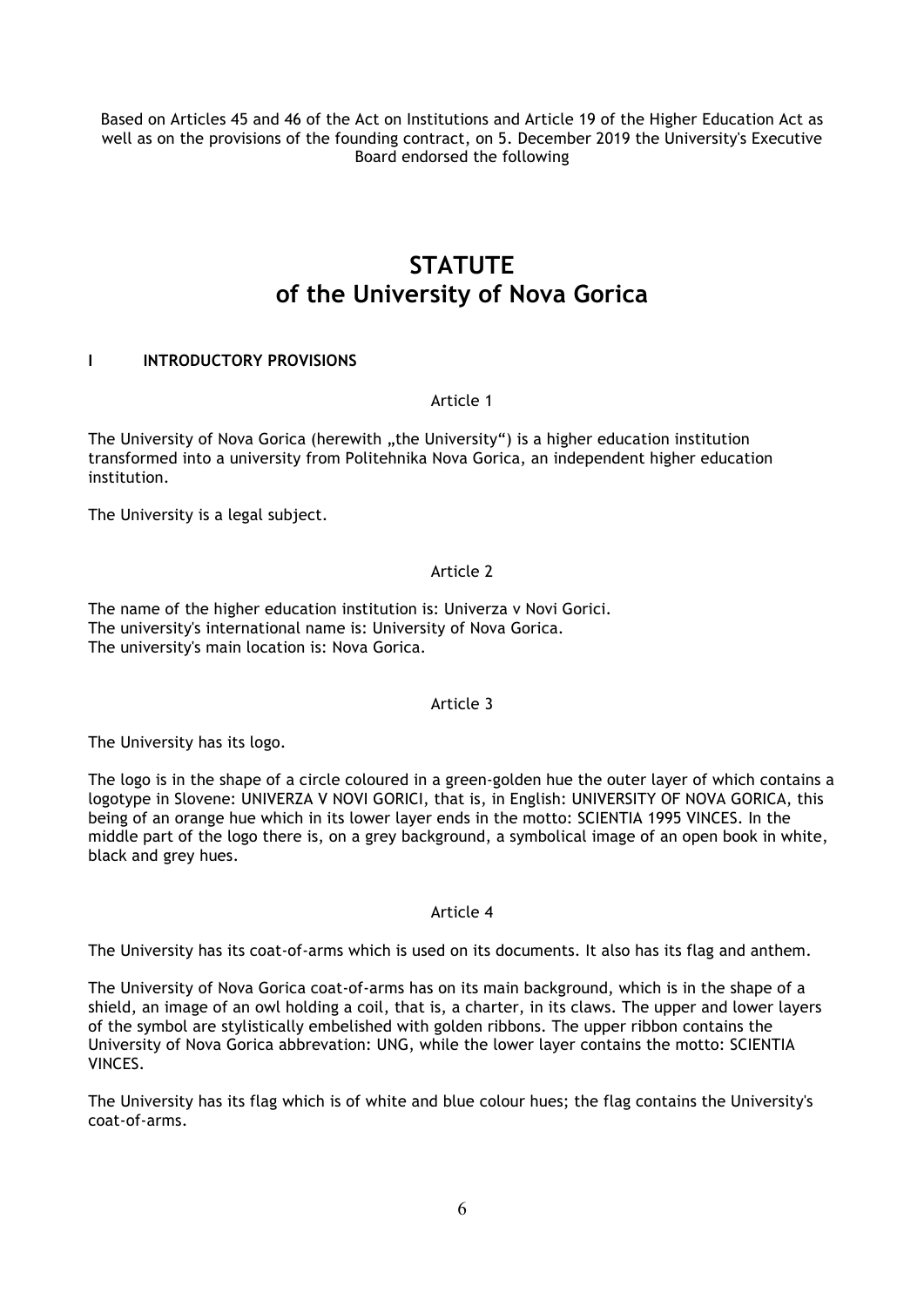# **II. AUTONOMY OF THE UNIVERSITY**

### Article 5

In performing its activities the University shall act as a fully autonomous scientific-research, art and educational institutional entity.

#### Article 6

Upon adhering to the principles of the Magna Charta Universitatum, the University shall fulfill its autonomy by performing, in accordance with its mission, educational, artistic and reserach work grounded in the freedom of scientific creativity so as to autonomously

- create and approve study programmes and determine ways in which these will be carried out;
- define directives for research activities;
- make decisions related to the involvement of higher education teachers, scientific associates and higher education associates in the activities of the University;
- make decisions related to the habilitation procedures of higher education teachers, scientific associates and higher education associates;
- make decisions related to internal elections, appointments and recalls of respective bodies in accordance with the Statute and other regulations issued by the University;
- define internal regulations related to the University's organisation and activities.

No activities of any political party are allowed within the University.

# **III. UNIVERSITY ACTIVITIES**

#### Article 7

Research and expert work carried out at the University's institutes, laboratories and centres shall be a foundation for a quality teaching at the University's schools and academies; research and teaching create an inter-related whole.

#### Article 8

University activities include research and expertise activities, artistic activities, activities at undergraduate, postgraduate and life-long learning levels; professional development of researchers as well professional development related to specialized fields of knowledge.

In carrying out its activities, the University shall aim to take part in international scientific and educational activities; to do so, the University shall aim to create links with similar institutions nationally and internationally.

#### Article 9

In order to be able to carry out its activites, that is, to carry out research, educational and artisttic work, the University shall aim to support the interrelatedness of these activities and shall be organised according to specific expertise requirements, aims, size and scope of a given activity.

# Article 10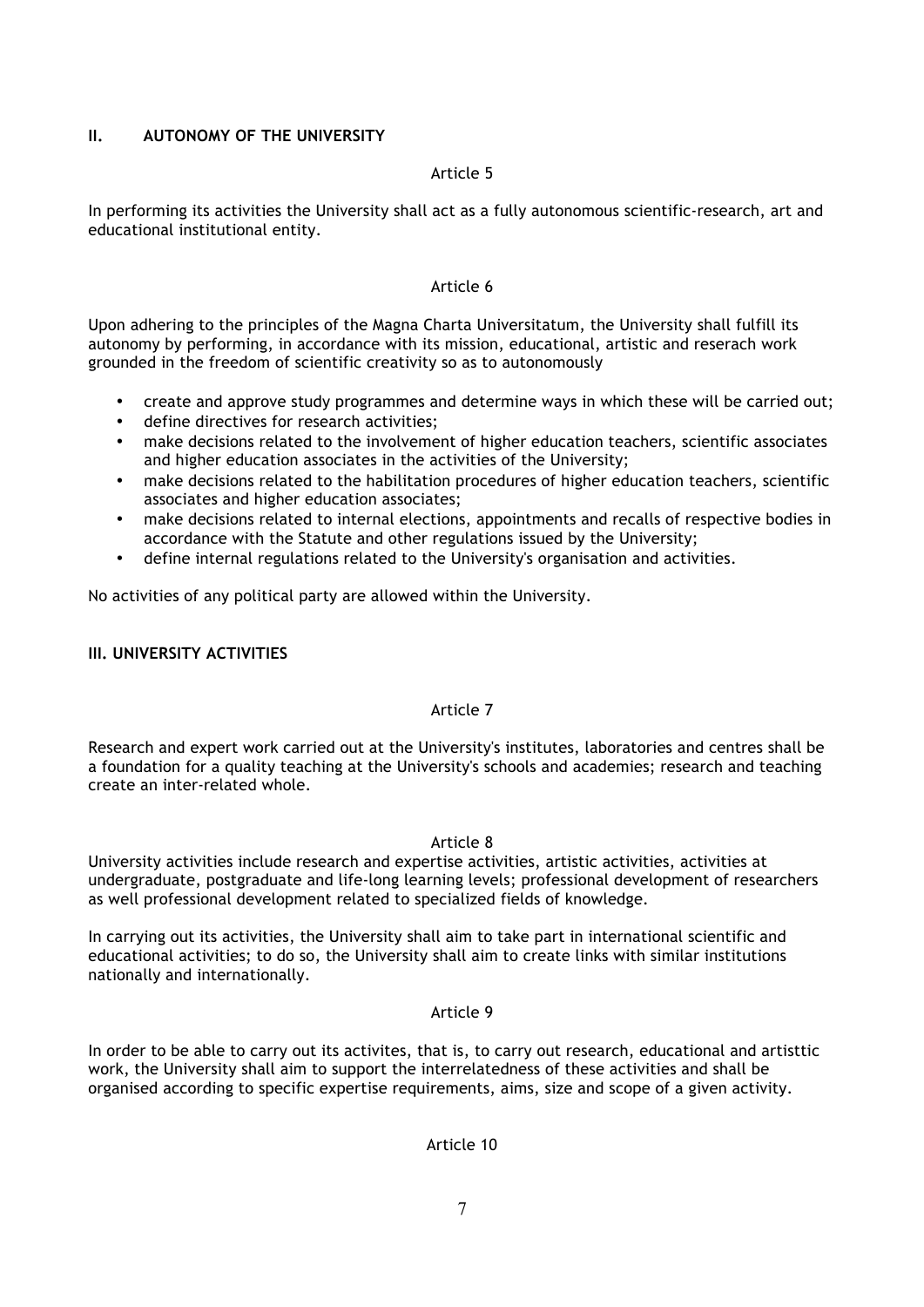Educational activities are performed at respective schools and academies which form the University's organisational units.

Schools and academies are not defined as legal subjects. Article 11

Educational activities, carried out at the University's schools and academies, shall form a field of expertise according to the size and scope of the activities involved; the field is defined as a longterm programme specialization.

# Article 12

Within its research activities, the University shall carry out fundamental and applied research, developmental and other projects.

# Article 13

Research and expertise activities shall be done at the University's institutes, laboratories and centres.

Institutes, laboratories and centres shall be formed according to a specialised field of expertise, according to the size and scope of the activities involved, and according to the specific needs inherent in research, professional and educational work.

Centres and laboratories may be organized as internal organizational units of the University without legal personality.

The Institute shall be organized as an independent research organization and a legal entity, if its founder or co-founder is the University and if the institute established as an associated organization of the University becomes an integral part of the University system.

Independent organizations with developmental, expert, clinical, artistic or other activity, additionally complementing the activities of the University, which operate as independent companies or institutions and where the University is not a member or founder can be included in the University system as associated organizations of the University.

# Article 14

The associated organization of the University maintains legal and property independence and autonomy as it was before the association.

The associated organization of the University becomes a part of the University system on association with the University, which ensures:

- Use of the name of the University, in addition to its own title, in its operation;
- Integrate its professional activity and the achieved results into a comprehensive range of professional activities carried out within the framework of the University;
- Have a representative in the Senate of the University;
- Prepare and participate in the preparation of new study programmes;
- Implement and participate in the implementation of the University study programmes;
- Its associates acquire the titles of higher education teachers and colleagues at the University.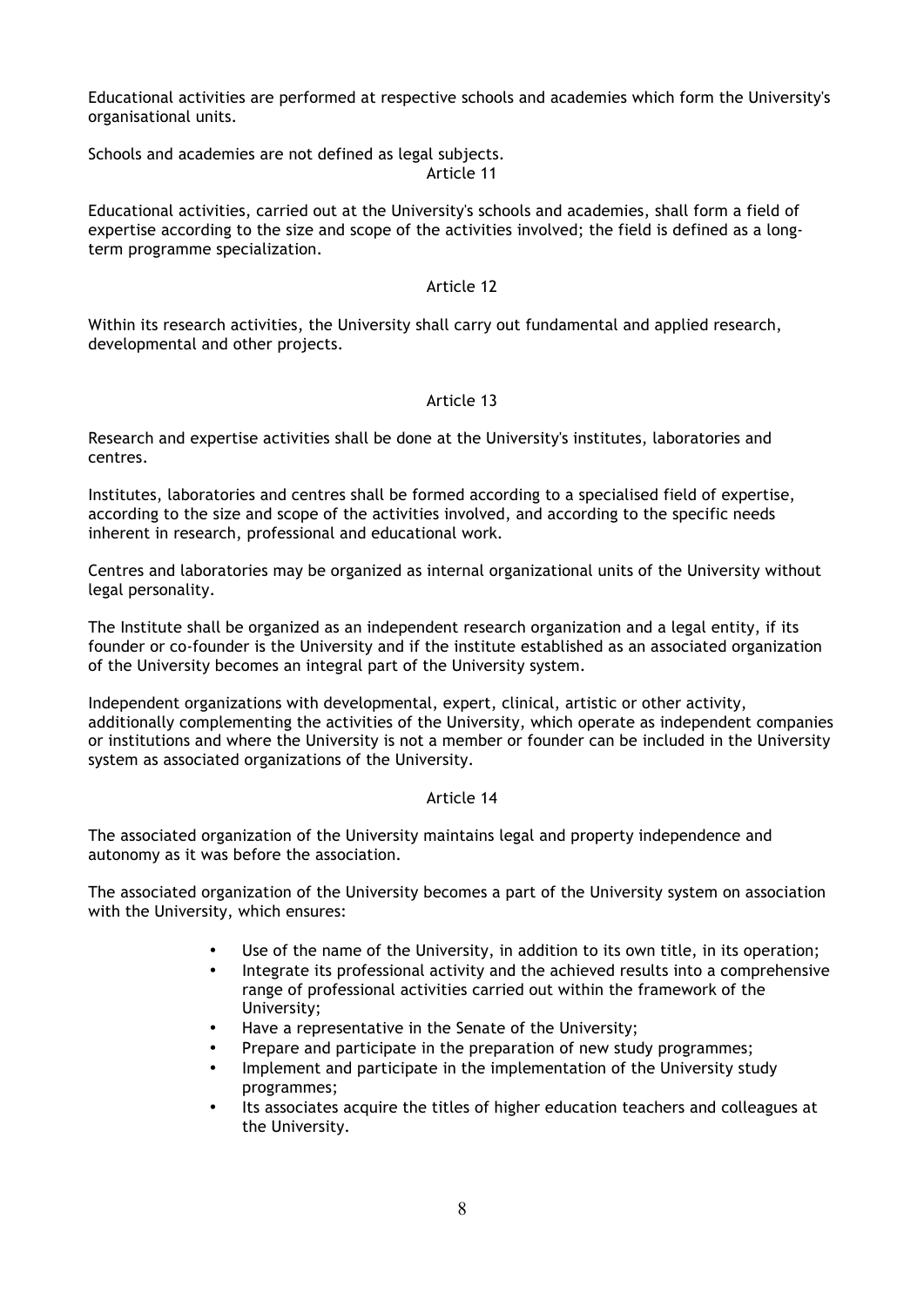#### Article 15

The status of an associate organization of the University is an exclusive right that prevents the acquirer from accepting the same or similar status at another University or any other organization during the time of association with the University.

#### Article 16

The University may grant the status of an associate organization of the University if the association is in accordance with the development interests of the University.

The Senate and the Executive Board of the University shall determine the role of a research organization wishing to be included in the University.

#### Article 17

If the Senate and Executive Board of the University approve the application, the University and the organization wishing to associate with the University shall conclude an association agreement in which mutual obligations and rights are settled.

Upon the conclusion of the association agreement with the University, the organization associating with the University shall submit the consent of its founder or members on the conclusion of the agreement.

The status of the associated organization of the University is acquired with the conclusion of the association agreement.

### Article 18

Artistic activities are carried out at academies and higher education schools which form the University's organisational units.

# Article 19

Within its activities the University shall ensure conditions for a transfer of knowledge, technologies and experience into life, and shall ensure that innovation development is taken good care of.

To achieve this, the University may create scientific and technological parks, incubators, centres and business associations or other suitable organisational forms for carrying out the aforementioned activities.

#### Article 20

In order to carry out its higher education activities, the University has a university library holding study literature and journals essential for the development of science, and for carrying out research, artistic and teaching activities at the University.

To achieve a condition of being well informed and having appropriate databases, the University library shall ensure to have links with other national and international libraries.

# Article 21

Publication, downloading and printing of textbooks and other learning materials used in the teaching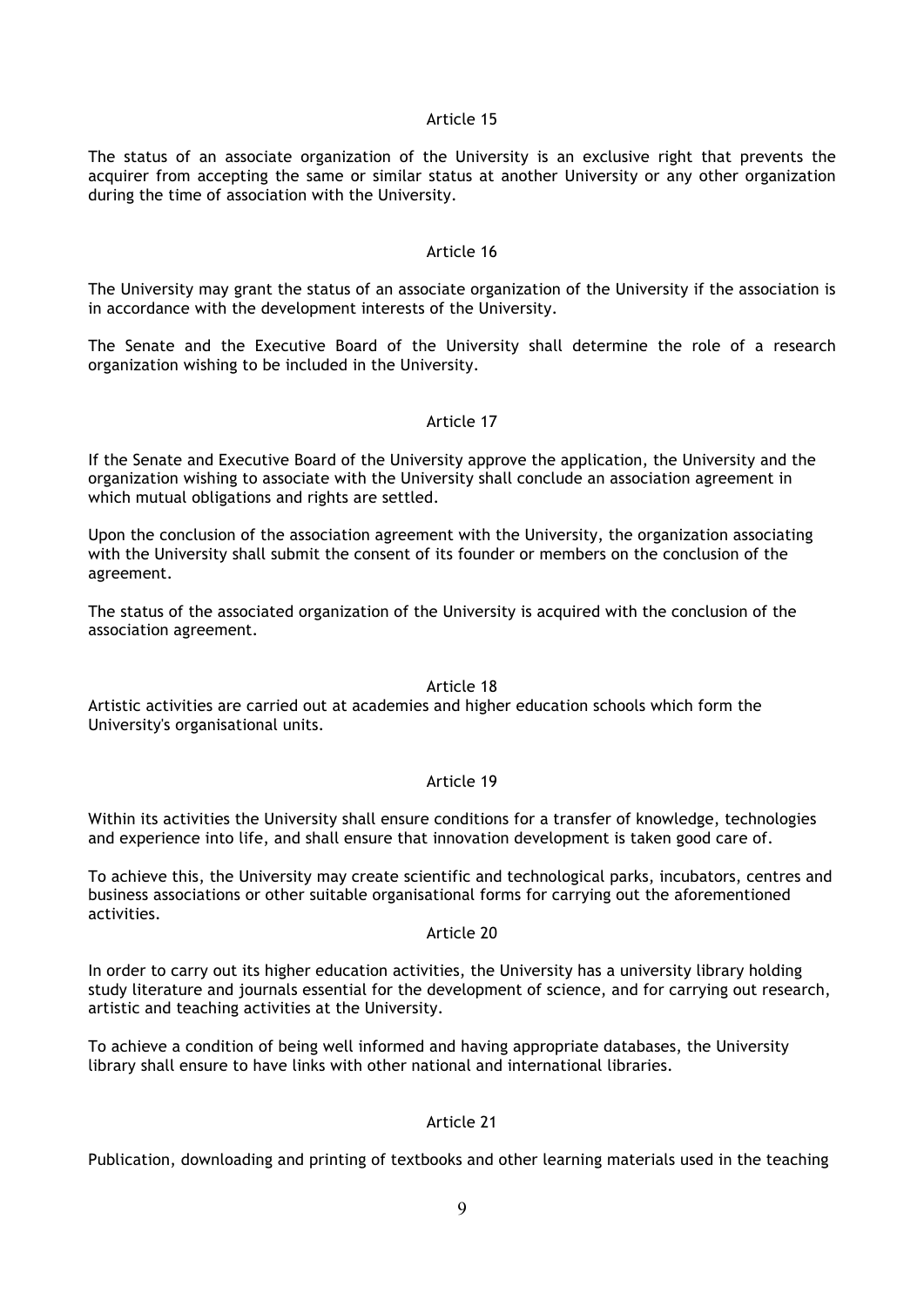process as well as publication of professional and scientific works that are related to the University's activities or are part of the University's activites, shall be done within the University's publishing activities.

#### Article 22

Activities of the schools, institutes, laboratories, centres and academies, as well as the activities of the University library, are coordinated within the specific professional fields of expertise of the University as a whole.

A more detailed overview of the activities of the University, which as an institution is registered in the national business register comprising a standard classification of activities, is given in the Statute's supplement; the latter forms an integral part of the Statute.

#### Article 23

Financial funds allocated for teaching, research and artistic activities are managed separately in such a way as to ensure professional and financial clarity as well as the clarity of financial standing for each specific project, organisational unit and activity.

# Article 24

Issues concerning foundation and organisation of schools, academies, institutes, laboratories, centres and of other organisational units of the University are first discussed by the University's International Council and Executive Board which give their professional opinion on the issues under discussion. The Rector considers the opinions and makes a proposal to the University Senate which then makes a final decision on the issues involved.

# **IV. BODIES**

# Article 25

The bodies of the University are: University Senate, Executive Board, International Council, Rector, and Student Council.

The bodies of respective schools and academies are: School Senate and its Academic Staff, Academy Senate and its Academic Staff, and Dean.

The bodies of the Graduate School are: Dean and Scientific Councils of academic programmes.

The Graduate School shall not form a senate or academic staff as its professional bodies. The University Senate shall act as a professional body on behalf of the Graduate School.

Institutes, laboratories and centres are managed by their respective Heads.

# *University Bodies*

# **4.1 University Senate**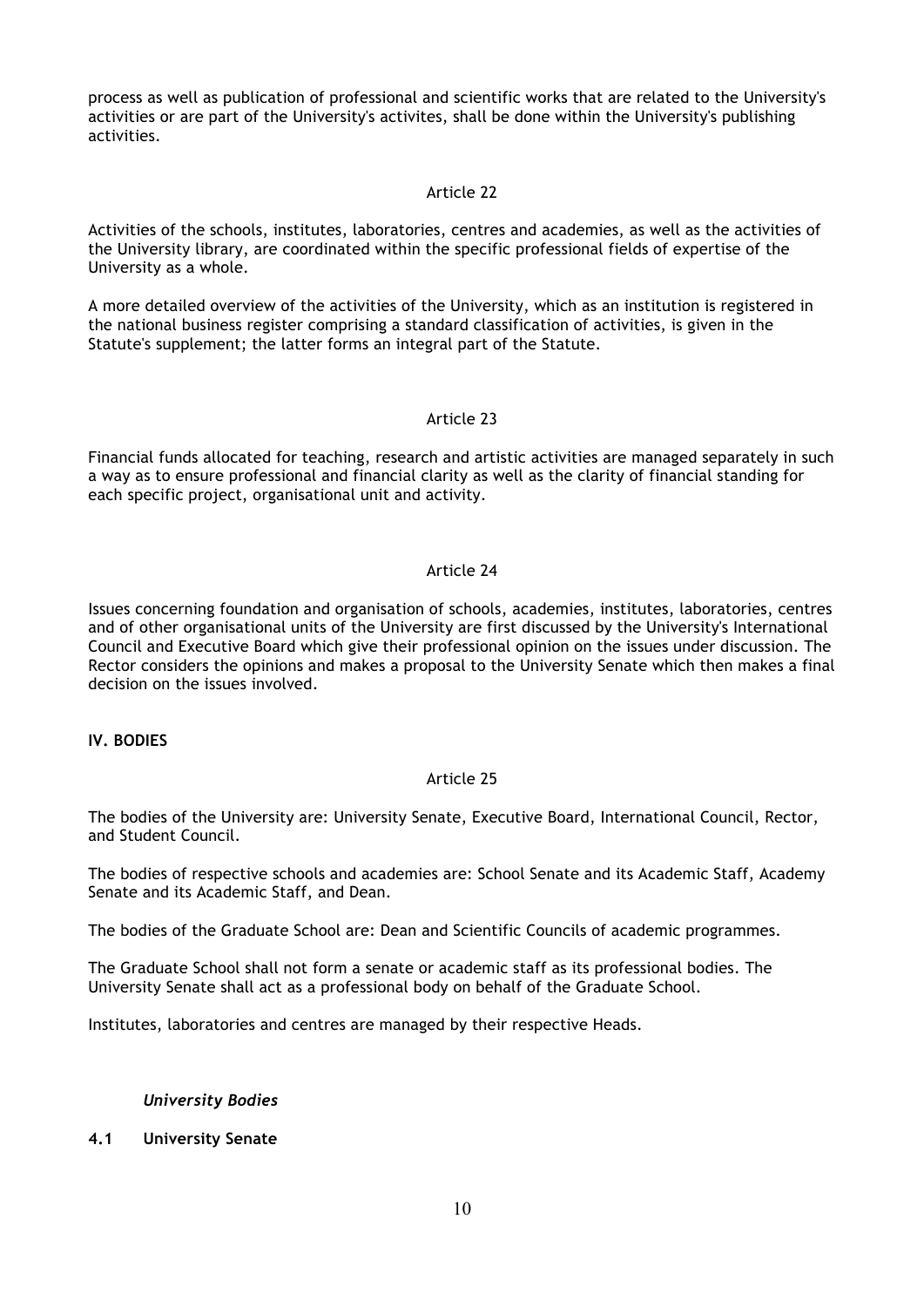#### Article 26

The Senate is the University's professional body.

The University Senate consists of university teachers employed by the University or some other higher education or research organisations; the teachers are proposed by the Rector and appointed by the Executive Council.

All scientific disciplines and professional fields are equally represented in the University Senate.

Rector, Deans of Schools and Academies, and representatives of the Student Council are by their position members of the University Senate.

Representatives of the Student Council are appointed from the body of students attending undergraduate and graduate study programmes; the students' representatives shall make at least one fifth of total number of Senate members.

Number of university teachers who are employed at another higher education or research organisations and as such are proposed to be members of the University Senate is limited to maximum three members.

Representatives of the Student Council take part in the University Senate meetings and give their views concerning all student matters as well as student rights and responsibilities within the study programmes run by the University.

The Univresity Senate has a minimum number of 7 and a maximum number of 15 members.

Senate meetings are called and headed by the Rector. Vice-chancellors take part in the work of the Senate yet they do not have the decision-making right.

Senate members are appointed for the tenure of office of four years except for members appointed from the student body whose tenure of office is two years.

Once their tenure of office is over senate members may be appointed in the coming terms as well.

# Article 27

The jurisdiction of the University Senate shall include the following:

approval of study programmes;

approval of programme directives for research work;

upon Rector's proposal, the Senate shall ensure that professional conditions for activities are fulfilled and shall select university teachers, scientific associates and higher education associates; conferring teaching and scientific titles;

defining a respective PhD procedure and confirming evaluations of doctoral theses;

performing other duties as defined by law, Statute or regulations of the University.

# Article 28

The University Senate shall reach its decisions at its meetings.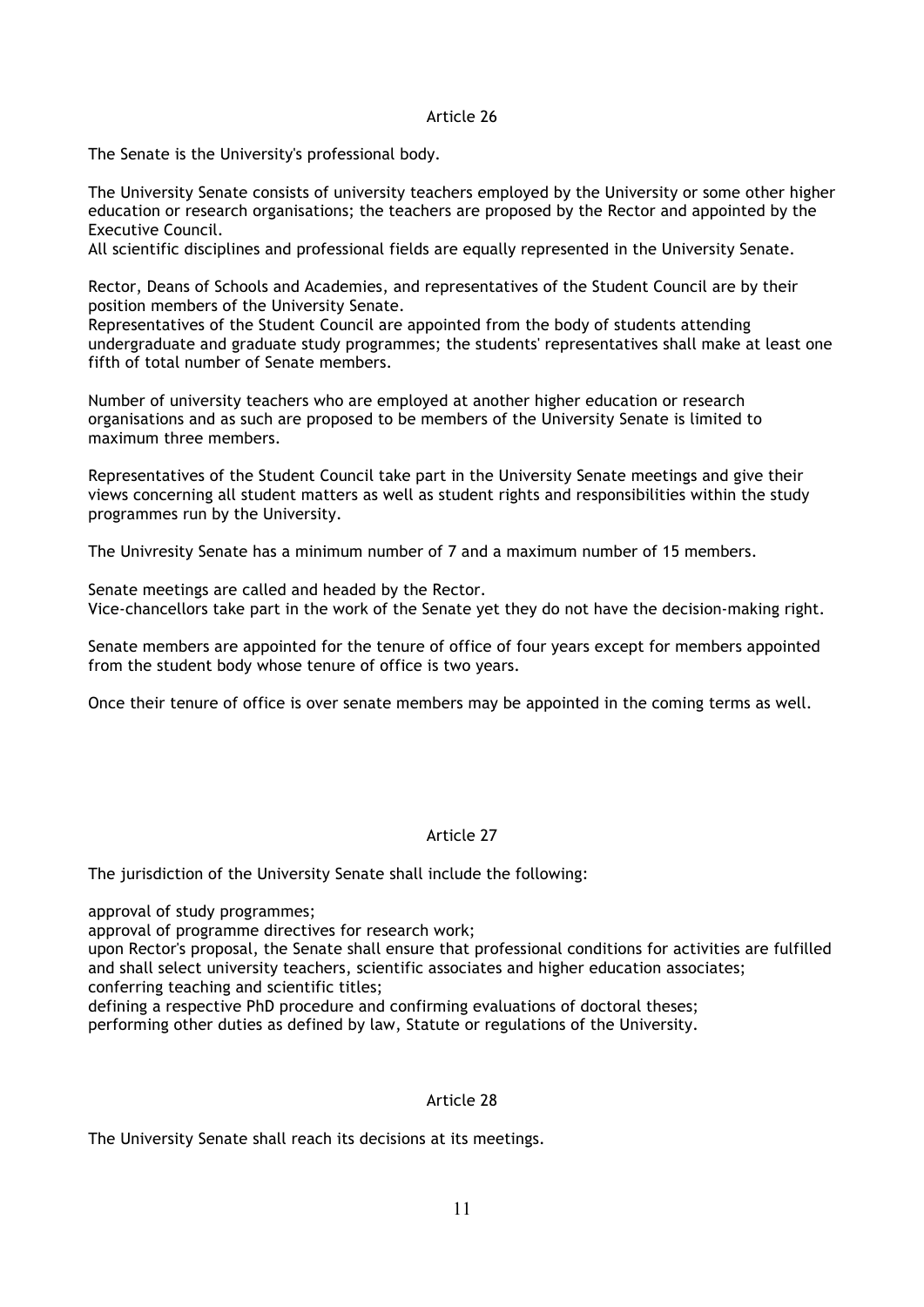A Senate meeting is considered to have a quorum if the majority of Senate members are present at the meeting.

The University Senate shall pass agreements with the majority of votes of all Senate members.

# Article 29

Members of the University Senate may vote and give their views in written form in case mutual decisions at the University Senate meeting cannot be reached or in case the calling of a meeting would incur substantial expenses.

If the written form of voting and decision-making is applied, the Rector shall ensure that members of the University Senate are appropriately and duly informed about the matters on the meeting agenda requiring decision-making.

# Article 30

The University Senate shall ensure to pass a procedure of internal rules on the Senate's work and decision-making process.

# Article 31

The University Senate may appoint permanent or temporary committes or working bodies to provide assistance with the Senate's work.

The scope of work, composition and responsibilities of a committe or working body are defined in their respective appointment file.

# **4.2 Executive Board**

# Article 32

The Executive Board is an adminstration body of the University.

The Executive Board is made up of members appointed by the founders and the University.

The Executive Board members appointed by the founders and the University should be top experts in science, art, technology and economy and within the fields which are professionally related to the activities of the University.

The Executive Board should have at least five, and eleven members at most.

Rector and Vice-chancellors take part in the work of the Board yet they do not vote.

A student representative acting on behalf of the students attending undergraduate and graduate study programmes, and appointed as a representative by the Student Council, takes part in the work of the Executive Council and gives his or her views on all issues related to university studying as well as to student rights and obligations.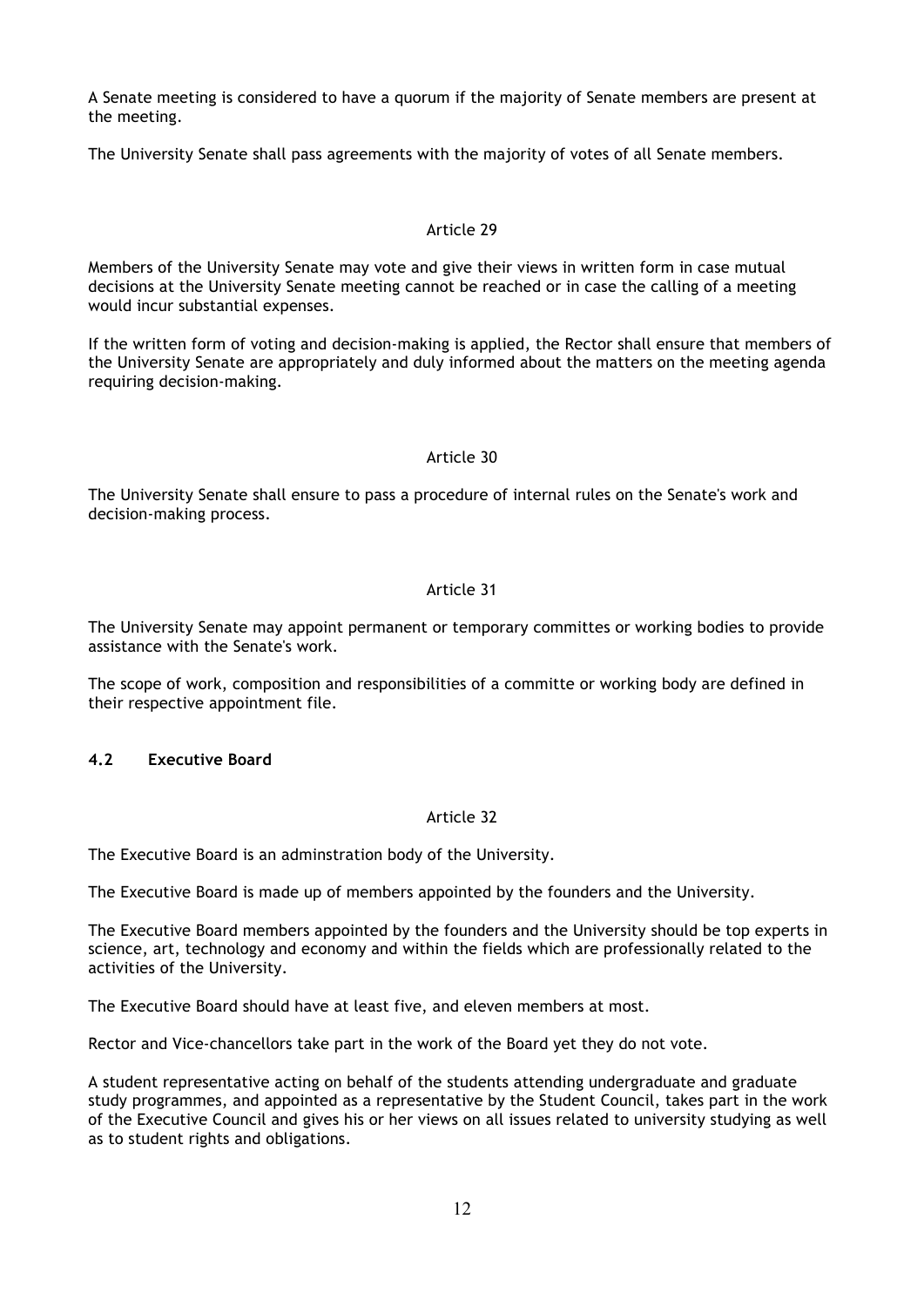Members of the Executive Board are appointed for a tenure of four years; an exception is a student representative member who serves for a two-year tenure

Members and the number of members of the Executive Board are appointed by the founders and the University on the basis of a written explication prepared and proposed by the International Council.

The procedure related to the preparation of the proposal for appointing the members of the Executive Board is defined by the International Council.

The proposal for appointing the members of the Executive Board is confirmed by the Rector on the basis of a previous approval given by the University Senate.

In case the proposal does not receive confirmation from the founders and the University, the procedure for appointing the members of the Executive Board shall be repeated.

# Article 33

The Executive Board is responsible for

- making decisions related to material resources and for ensuring that the financial work of the University runs smoothly;
- supervising appropriate allocation of the University's financial resources;
- discussing strategic documents, defining the financial plan and approving the final budget;
- approving the University Statute and regulations upon receiving a prior agreement of the University Senate;
- performing other tasks if these are defined by law, University Statute or regulations.

Before approving specific regulations and if appropriate, the Executive Board may ask the Student Council to provide their view on the issues under discussion.

# Article 34

The Executive Board makes decisions at its meetings.

A Board meeting is considered to have a quorum if the majority of Board members are present at the meeting.

The Executive Board passes agreements with the majority of votes of all members.

# Article 35

Executive Board meetings are called and chaired by its President. The President is appointed to his or her position by the votes of the Executive Board members.

The Executive Board shall ensure to pass a procedure of internal rules on the Board's work, decisionmaking process, and the chairing of its meetings.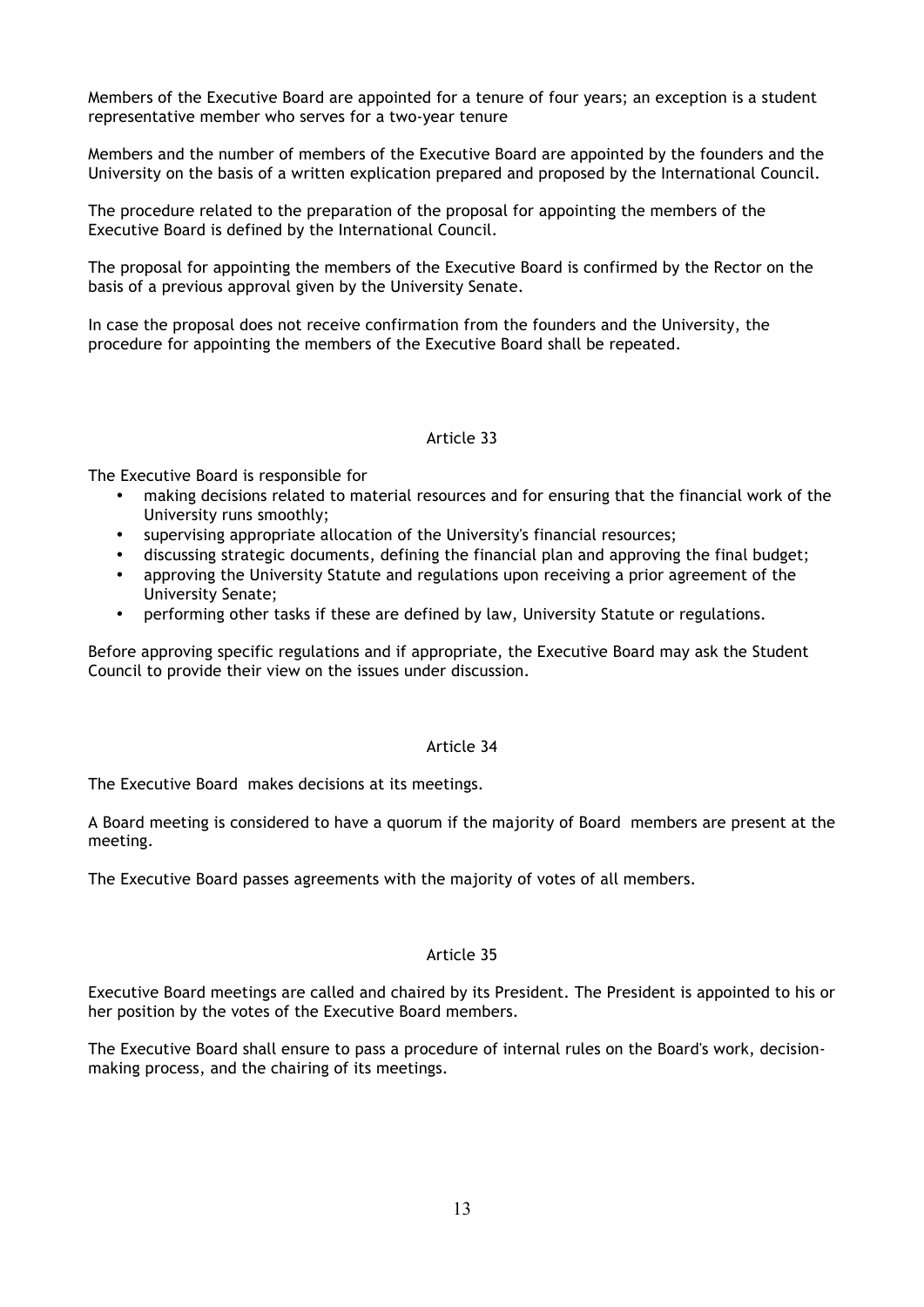# **4.3 International Council**

# Article 36

The International Council is the University's advisory body.

The International Council members are distinguished experts from science, art and technology, who may be appointed individually or as representatives of the University's statutory members.

The University's statutory member may be a national or international university or a scientific institute which has an interest in the University's long-term development and which ensures that the University is involved in international scientific and teaching activities.

The role of a University's statutory member is defined individually by a long-term contract.

# Article 37

The International Council shall

- follow up the the activities of the University;
- advise on and help with formulating developmental directives;
- ensure that help and support from similar scientific, artistic or research institutions are obtained;
- ensure that help and support needed for professional staff to be included in the work of the University is obtained;
- give views on planned status or other changes that may have a long-term impact on the University's development;
- give advice and views on the selection of new statutory members;
- give views before the selection and appointment of the University's Rector.

The International Council shall carry out its duty by its members giving their views and recommendations individually or collectively.

# Article 38

The International Council members, that are representatives of the statutory members, shall be appointed by scientific-educational or research institutions that have obtained the status of a statutory member. The International Council members, appointed individually upon a consultation with the President of the International Council, are appointed by the Rector.

The University shall appoint its own member in the International Council.

The University's member shall be appointed by the University Senate upon a proposal given by the Rector.

# Article 39

The International Council shall be co-ordinated and chaired by its President, who is voted to its position by the Council members.

The President of the International Council shall be invited to the University Senate and Executive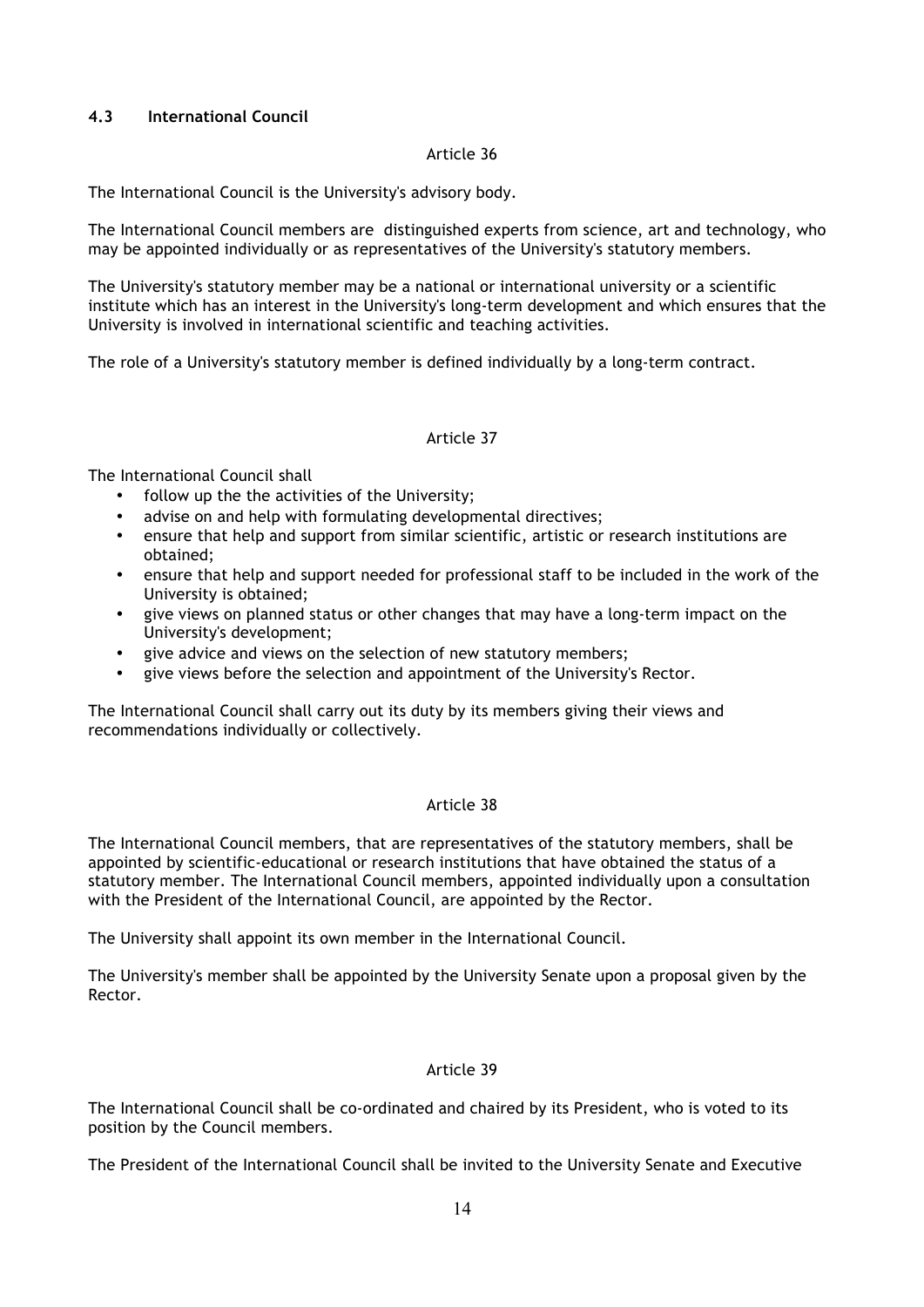Board meetings.

The ways in which the work of International Council is organised is defined by the Council members.

# **4.4 Rector**

# Article 40

Rector is the University's chief professional and management body. As a legal representative, Rector represents the University.

The Rector is in charge of the following offices:

- the activities related to carrying out and co-ordinating teaching and research;
- the University's management, organisation and lawfulness;
- carrying out of professional work, selecting higher education teachers, scientific associates and higher education associates who take part in the University's activities;
- conferring PhD titles on respective candidates;
- conferring University awards as agreed by the University Senate and the Executive Board;
- other tasks if these are defined by law, the University Statute or regulations.

The Rector reports on his or her work to the University Senate and the Executive Board.

# Article 41

Persons elegible for the appointment to the position of Rector shall bear the title of Professor and fulfill other conditions as defined by law.

The Rector shall be appointed by the Executive Board.

The Rector's tenure of office shall be four years. After the tenure of the office expires the same person is elegible to be reappointed to the position.

# Article 42

Rector may have one or more Vice-Chancellors who provide professional help in the fields of highereducation studies and research work.

The scope of work and responsibilties of a respective Vice-Chancellor shall be defined by the act of his or her appointment.

A Vice-Chancellor shall be appointed by the Rector.

A respective Vice-Chancellor's tenure of office is related to the tenure of office for which the Rector has been appointed.

If the Rector's tenure of office terminates before the period for which he or she has been appointed is due, the respective Vice-Chancellor's tenure of office continues to be valid until a new Rector is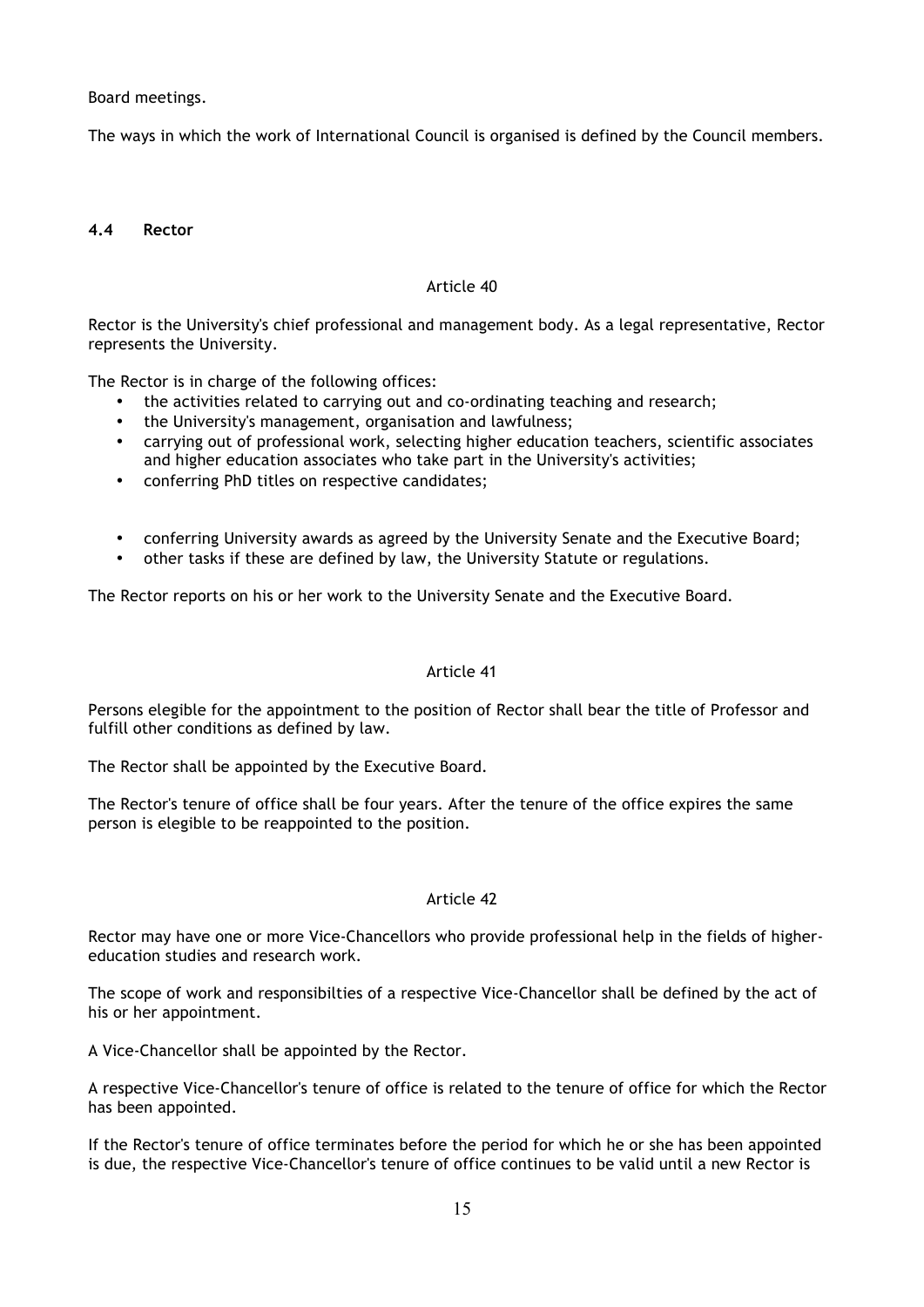appointed.

# **4.5 Student Council**

# Article 43

The Student Council shall be made up of student representatives voted by the students themsleves.

The Student Council shall discuss and give views to other university bodies on all matters related to the rights and obligations of students as defined by law. In co-operation with the students' community, the Council shall approve and carry out a programme of activities that are of interest to the students of the University.

Only students who have the status of being students of the University of Nova Gorica shall be elegible to be voted as the representatives of the students in the Council.

#### Article 44

The Student Council shall be made up of a minimum number of five and a maximum number of fifteen members.

Students from all schools and academies as well as from all undergraduate and graduate study programmes shall be equally represented in the Student Council.

The members of the Student Council are voted by the students of the university schools and academies.

The member's tenure of office shall last two years. Members may be voted again to the same position after their tenure of office expires.

# Article 45

The Student Council shall reache decisions on the matters within its jurisdiction on its meetings.

Meetings shall have a quorum if the majority of the Student Council members are present.

The Student Council shall pass agreements with the majority of votes of all members.

# *School and academy bodies*

# **4.6 School Senate, Academy Senate**

# Article 46

The Senate of a school or an academy shall be made up of university teachers who, bearing the title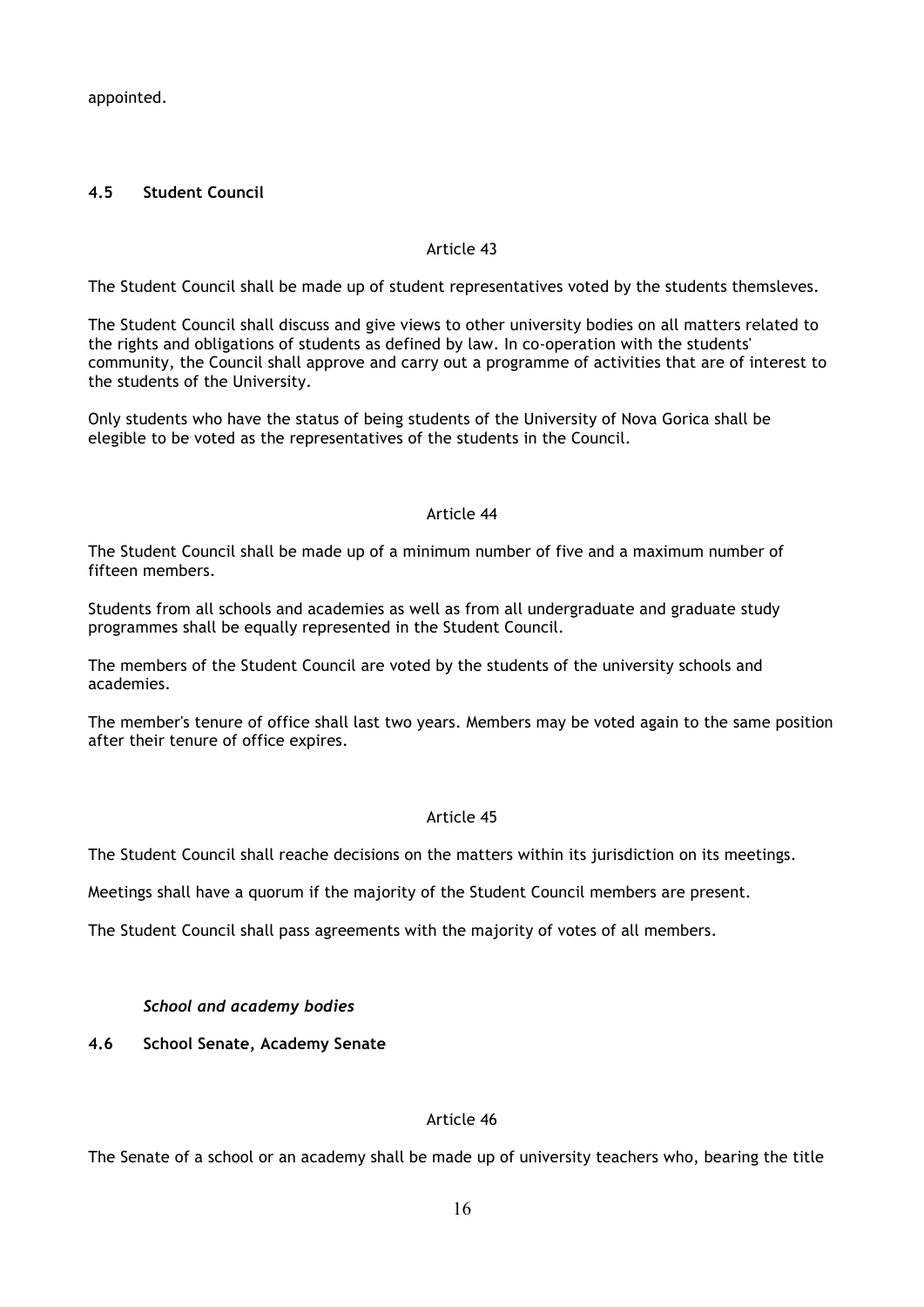of a university teacher or a university associate, are voted into the Senate by their respective school or academy associates upon a proposal given by the Rector and the Dean.

The Rector and Dean of a respective school or academy shall define the number and names of candidates on a list of proposed Senate candidates; the proposal shall include equally all scientific disciplines and professional fields of the respective school or academy.

At the elections for Senate members of shools and faculties, the list of proposed Senate candidates shall be voted as a whole.

Due to their position, Dean of a respective school or academy as well student representatives appointed by the University's Student Council shall be members of the School or Academy Senate.

Student representatives, appointed by the University's Student Council, shall make at least one fifth of the members of a respective School or Academy Senate.

Representatives of the Student Council shall take part in the School or Academy Senate meetings and shall give their views concerning all student matters as well as student rights and responsibilities within the study programmes run by the University.

The School or Academy Senate shall have a minimum number of seven and a maximum number of thirteen members.

The School or Academy Senate meetings shall be called and headed by the Dean of the respective school or academy.

The School or Academy Senate members ashall be appointed a four year tenure of office; except for members appointed from the student body whose tenure of office shall be two years.

Once their tenure of office is over, school or academy Senate members may be reappointed in the coming terms as well.

#### Article 47

The School or Academy Senate shall be responsible for

- û evaluating the suitability of candidates in habilitation procedures;
- û managing study programmes;
- û proposing programme directives for research work;
- û proposing to the Rector university teachers, research associates and university associates who are elegible for employment at a school or academy;
- \* defining the evaluation procedure of diploma and masters theses;
- û performing other tasks if these are defined by law, University Statute or regulations.

#### Article 48

The University Senate procedures, as defined by this Statute, may be applied, as appropriate, in the work and decision-making process of respective school or academy Senates, as well as in matters related to appointing temporary committes or working bodies by the respective Senates.

# **4.7 Academic staff of a respective school or academy**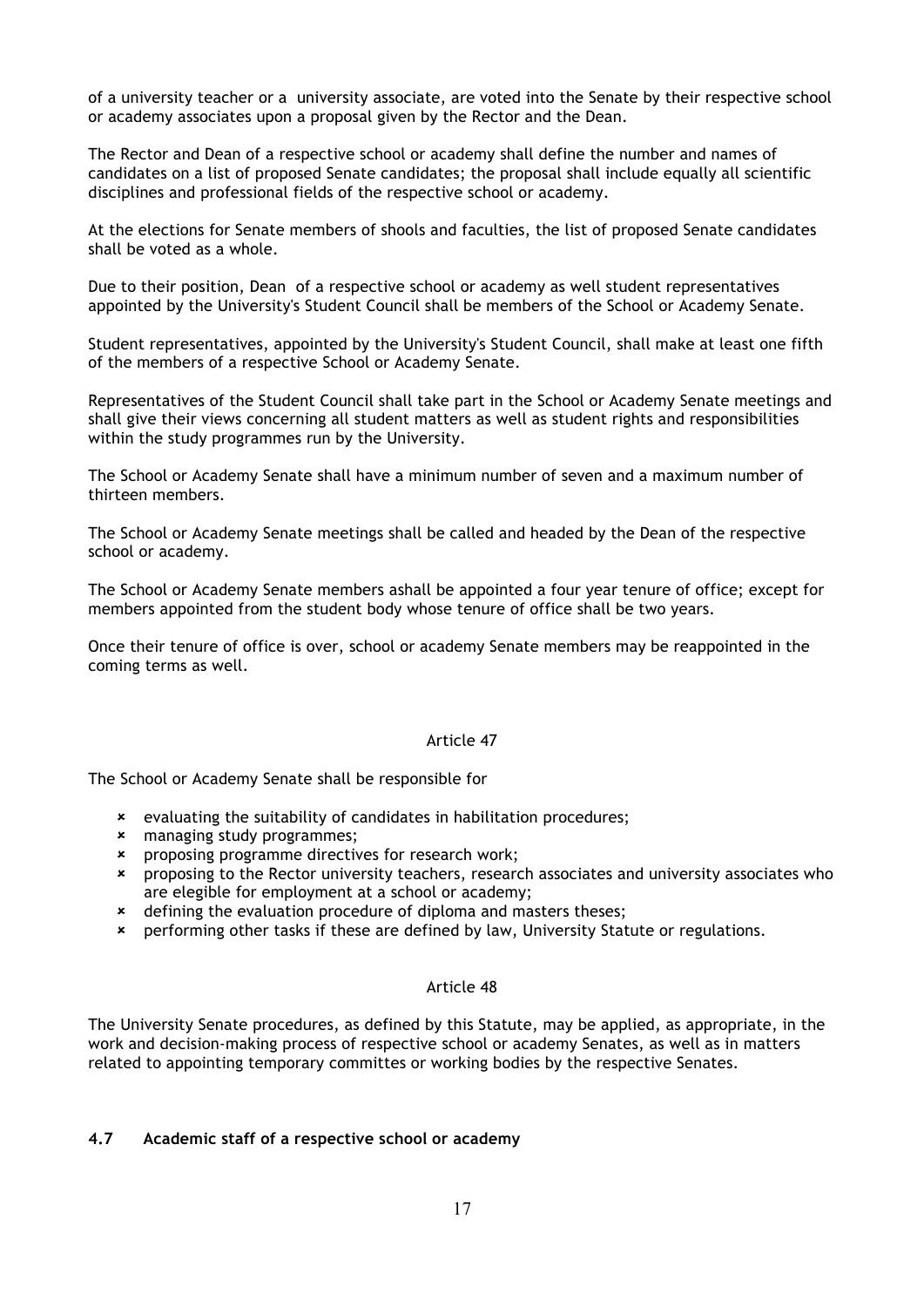### Article 49

Academic staff of a respective school or academy is comprised of all its university teachers and university associates.

Students' representatives take part in the work of the academic staff; the representatives make at least one fifth of the number of members of the academic staff.

The representatives of the students who take part within the academic staff of a respective school or academy participate in meetings and give opinion on all matters related to study issues and to students' rights and responsibilities within study programmes.

Academic staff meetings are called by the Dean of a respective school or academy. For purposes of charing an academic staff meeting, the academic staff shall appoint, among its members, an academic staff president to chair the meeting.

# Article 50

The academic staff of a respective school or academy is responsible for the following:

- **\*** voting the school's or academy's Senate;
- û may submit proposals to the Rector concerning candidates for the position of Dean;
- \* performing other tasks if these are defined by law, University Statute or regulations.

#### **4.8 Dean**

# Article 51

As a professional leader of a respective school or academy, Dean shall be responsible for the following duties:

- supervising the school's teaching activities, of their performance and co-ordination;
- supervising the school's staff and programme development;
- issuing the University official documents that have the character of public documents concerning the obtained first level and second level university degrees, or concerning professional development programmes;
- performing other duties if these are defined by law, University Statute or regulations.

Persons elegible for the post of Dean shall have at least Associate Professor title and shall fulfill other conditions as defined by law.

Dean shall be appointed by Rector upon an agreement given by the University Senate and the Executive Board.

The Dean's tenure of office shall be four years. After his or her tenure of office expires, the same person is elegible to be reappointed to the position.

If there are circumstances which prevent carrying out of the appointment procedure as defined by Statute, and if the appointment of Dean is urgent to ensure temporary professional leadership of a respective school or academy, the Rector may, without the prior consent of the University Senate and the Executive Board, appoint a Dean for a tenure of office shorter than the usual one. The Rector shall inform the University Senate and the Executive Board about such an appointment and the reasons for it.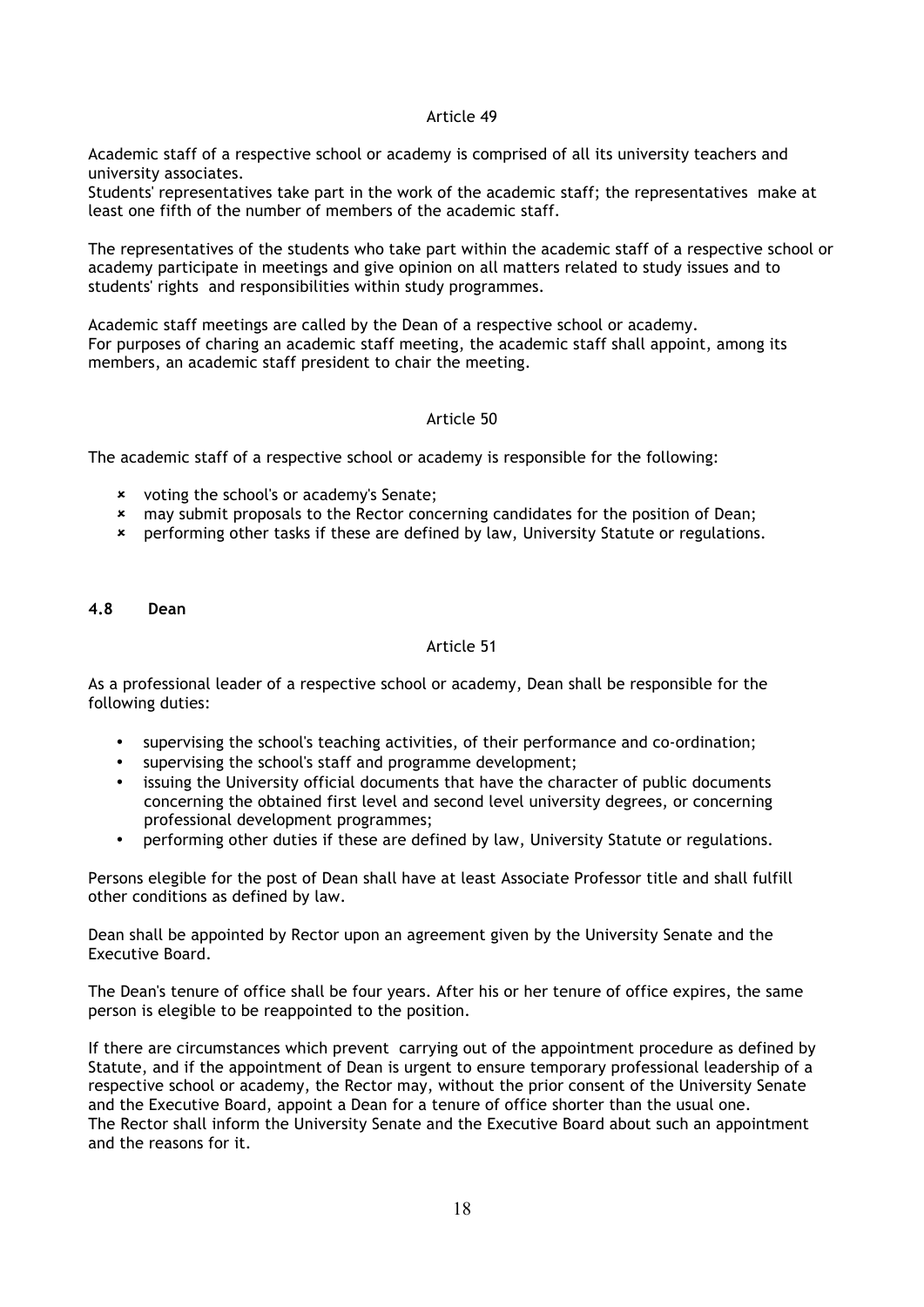### **4.9 Student council**

#### Article 52

The provisions of the Statute defining the student council as a body of the University shall be applied *mutatis mutandis* to the work and election of the student council as a body of faculties, academies and colleges.

#### **4.10 Director of study programme**

#### Article 53

The Director of study programme is a professinal leader of a respective study programme.

The Director of study programme takes care of and is in charge of teaching and research work, their performance and co-ordination, within a respective study programme.

The Director of study programme is appointed by the University Senate upon a proposal received from the Dean of a respective school or academy.

# *Graduate school bodies*

**4.11 Dean**

# Article 54

Acting as a professional head of the Graduate School, the Dean shall perform the same types of duties as defined by this Statute for the Deans of other schools, the only exception being issuing of the University's degree documents.

The appointment procedure and conditions for appointing the Dean of the Graduate School shall be the same as defined by this Statute for the Deans of other schools and academies.

#### **4.12 Director of study programme**

#### Article 55

The Director of study programme is a professional head of a respective postgraduate study programme.

The Director of study programme shall ake care of and be in charge of teaching and research work, their performance and co-ordination, within a respective postgraduate study programme.

The Director of study programme shall be appointed by the University Senate upon a proposal received from the Dean of the Graduate school.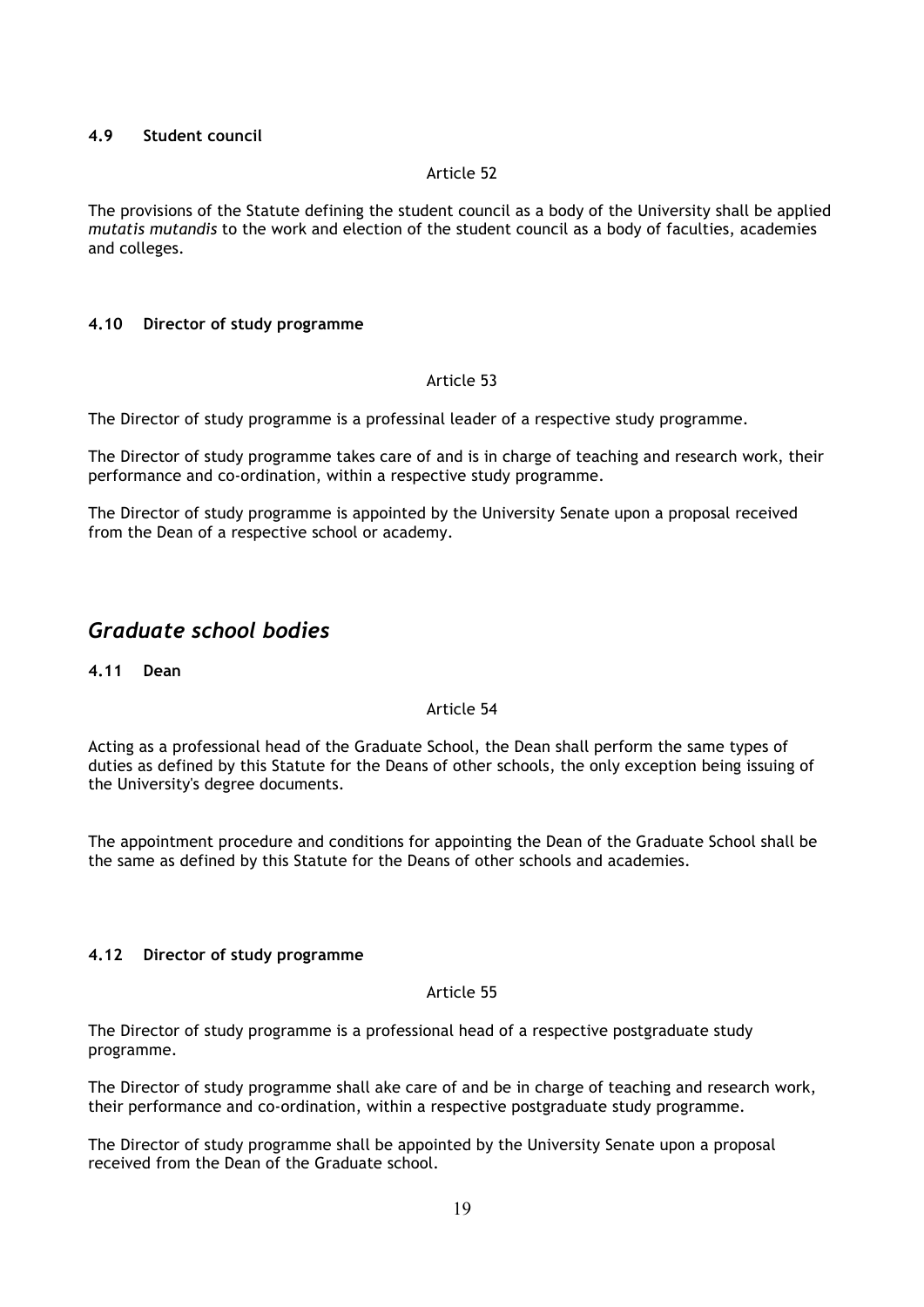# **4.13 Scientific Council**

# Article 56

The Scientific Council is a professional and advisory body of the Director of study programme.

The Scientific Council is made up of university teachers who as lecturers or mentors take part in carrying out a respective postgraduate programme.

The Scientific Council may have three to five members.

The members of the Scientific Council shall be appointed by the Director of study programme for a period of four years.

After their tenure of office expries, members of the Scientific Council may be reappointed to the same position.

The Scientific Council shall be chaired and called by the Director of study programme.

# *Institutes, laboratories and centres*

# **4.14 Head of institute, laboratory and centre**

# Article 57

The Head of the institute, laboratory or centre shall perform the following duties:

- heading and coordinating the research work of the respective institute, laboratory or centre;
- supervising staff and programme development within the respective institute, laboratory or centre;
- performing other duties if these are defined by the law, University Statute or ordinances.

Persons eligible for the post of the Head of the institute, laboratory or centre shall have a doctorate and shall fulfil other conditions as defined by law.

The Head of the institute, laboratory or centre shall be appointed by the University Senate upon the proposal of the Rector.

The Head of the institute, laboratory or centre's tenure of office shall be for a period of four years. After his or her office expires, the same person is eligible to be reappointed to the position of the Head of the institute, laboratory or centre.

If the appointment procedure cannot be carried out in accordance with the Statute and if the appointment of a head of the institute, laboratory or centre is necessary in order to provide temporary expert management of the individual institute, laboratory or centre, the Rector shall appoint a head of the institute, laboratory or centre for a term shorter than regular without the prior consent of the Senate of the University and the Executive Body.

The Rector shall inform the Senate of the University and the Executive Body about the appointment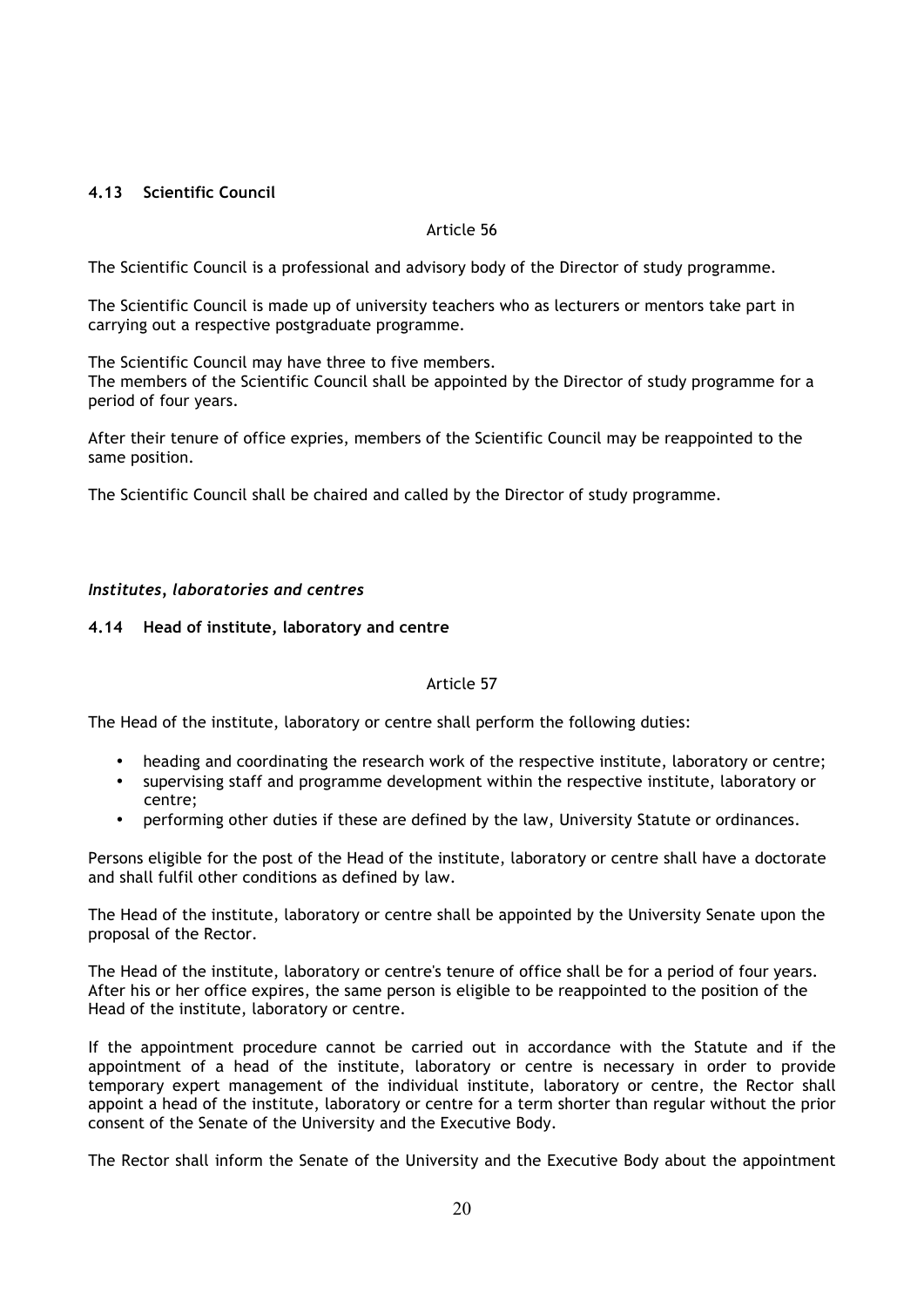and the reasons for it.

# **V. FINANCING**

# Article 58

The University obtains finances for its work from tuition fees, payments received for services done on the market, project work for clients, and from public resources.

The University may obtain funds needed for the performance of its actvities from donations, inheritance, gifts, and from other sources as well.

# Article 59

The University shall use an achieved surplus of earnings in relation to expenditure for carrying out and developing its activities.

The way in which the surplus of earnings is managed shall be defined by the Executive Board.

# Article 60

The University may establish foundations or funds in order to manage its financial sources.

# Article 61

The University shall establish a foundation to ensure financial and other support for the performance and further development of the University's research and teaching activities.

In accordance with this purpose, the foundation shall be responsible in the first place for the following:

- û human resources, facilities and other material conditions for a further development of research and educational activities;
- û creation and carrying out of study and scientfic-research programmes relevant for encouraging social, economic, technological, scientific and cultural development;
- û professional development of teaching staff, inlcuding mentors;
- **\*** funds for undergraduate and postgraduate students;<br>**\*** the equipment needed for research groups and resea
- the equipment needed for research groups and research infrastructure;
- \* transfer of knowledge and experience into practice as well as transfer of technologies and development of innovative activities.

The foundation's business shall be run according to legal procedures.

# Article 62

The person in charge of the foundation's business is Rector. The foundation shall be supervised by the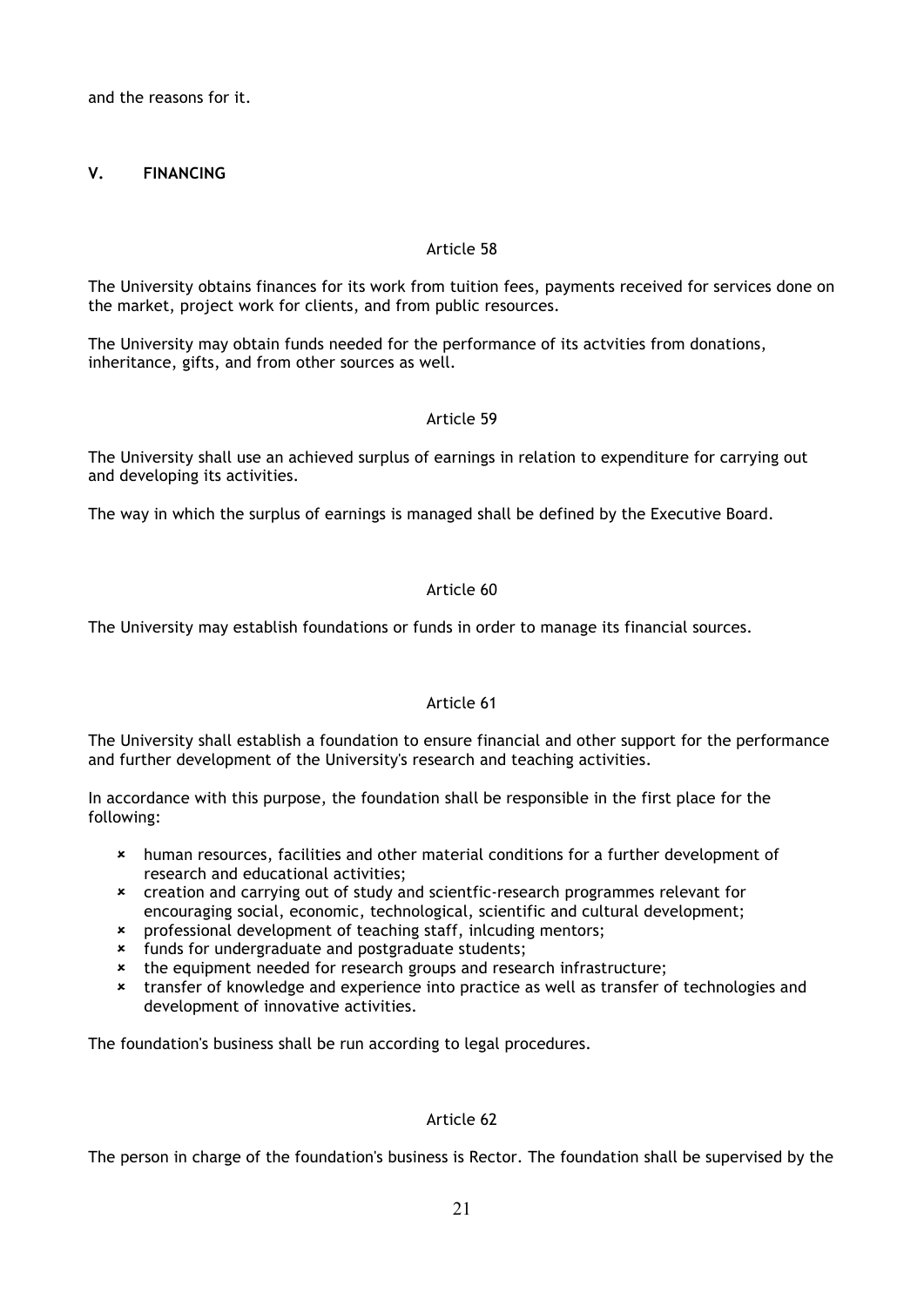University's Executive Council.

Independent bodies may be formed to facilitate the business of the foundation.

The ways in which a particular fund is run shall be defined by its foundation act.

# **VI. STUDY PROGRAMMES**

# Article 63

An accredited higher education degree is obtained within the studying programmes approved by the University Senate and for which the Higher Education Quality Assurance Agency of the Respublic of Slovenia has given its consent.

The University may carry out study programmes which are not publicly accredited. Such programmes shall be approved by the University Senate.

#### Article 64

Studying programmes shall be divided into three degress:

first degree undergraduate higher education vocational study programme undergraduate university programme

second degree postgraduate masters degree study programme

third degree postgraduate doctoral study programme

Studying may also be in the form of profesional development programmes which are a form of lifelong learning programmes and are intended for developing and enhancing one's knowledge.

Undergraduate programmes are programmes with which a student obtains a university degree or a higher education vocational degree.

Postgraduate programmes are programmes with which a student obtains a specialisation, a masters degree or a doctorate.

# Article 65

Joint study programmes are study programmes with which a student obtains a degrre approved by the University and carried out by the University together with one or more higher education institutions from the Republic of Slovenia or abroad.

A person who has done all the obligations pertaining to a joint studying programme shall obtain a joint degree which comprises all the higher education instituions which have participated in carrying out the study programme. The content and form of the joint degree and the joint degree appendix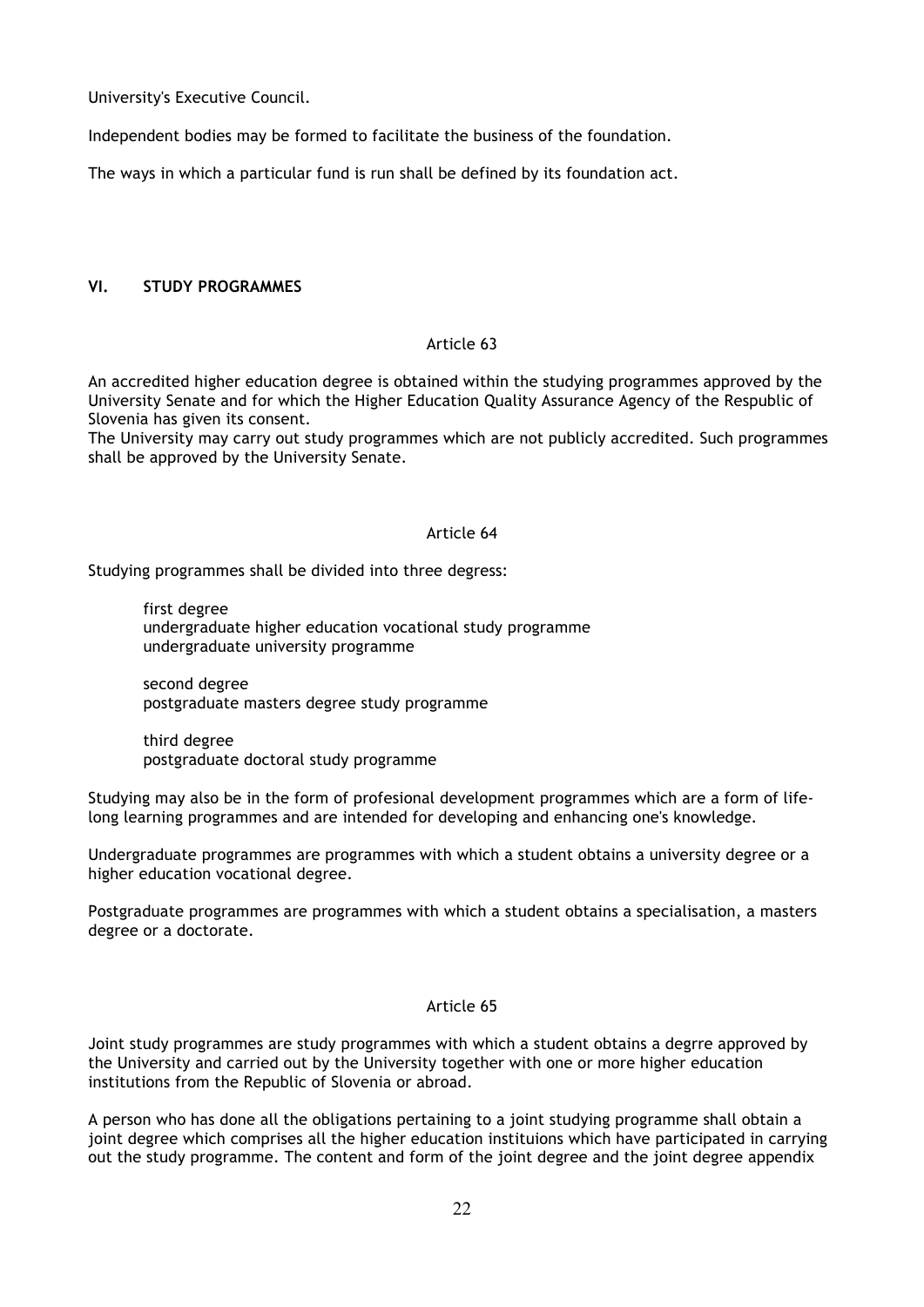are defined by the participating higher education institutions.

Apart from the study programmes that are carried out and concluded according to the procedure and way as stated in the first and the second paragraph of this article, the University may carry out, together with another higher education institution from the Republic of Slovenia or from abroad, joint postgraduate study programmes for s doctoral degree; in this case, two degrees shall be issued, that is, a degree issued by the University and a degree issued by the other higher education institution participating in carrying out of the respective postgraduate study programme.

The procedure for carrying out such a joint study porgramme as well the way in which the degrees are issued shall be defined by a special protocol agreed by the University and the participating higher education institution.

# Article 66

Study programmes from the previous article shall be carried out by the University's schools and academies.

#### Article 67

The study programmes with which students obtain academic degrees contain the following information:

- **x** general information on the programme;
- **\*** definition of the programme's key aims;
- û information on the programme's comparability with international programmes;
- û information on the higher education institution's international co-operation;
- û programme curriculum with credit evaluation of study requirements according to the European credit transfer system (ECTS);
- **\*** admission requirements;
- \* criteria for recognising knowledge and skills the student has obtained before entering the programme;
- $x$  grading system;
- û prerequisities for advancement within the programme;
- û prerequisities for moving from one programme to another;
- **\*** ways in which the programme is carried out;
- û prerequisites for finishing the studies;
- **\*** academic title obtained.

#### Article 68

Unless otherwise specified in the conditions for the completion of the individual study programme referred to in Article 64 of this Statute, towards the end of his or her studies, the student should write his or her diploma thesis, master's thesis or doctoral dissertation, and this in the form and length defined by the criteria on obtaining a respective degree title.

A diploma thesis shall be the result of the student's independent work.

A master's thesis shall be the result of independent developmental research or artistic work. With the thesis, the candidate shall prove that he or she has mastered the method applied within his or her developmental research or artistic work and that he or she has mastered the field to which the theme of his thesis belongs.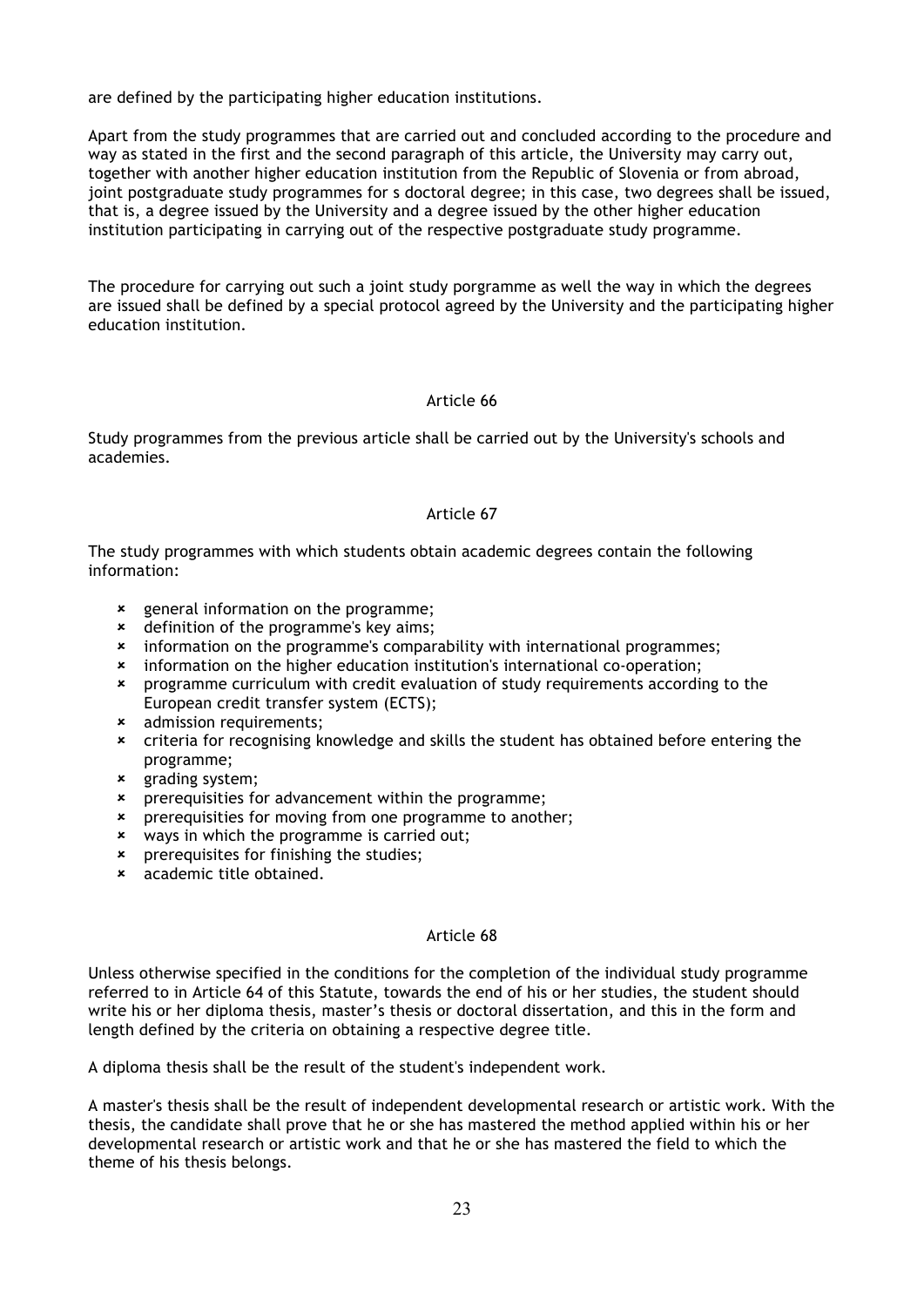A doctoral dissertation is a written work comprising the results of independent scientific-research work. It should be a novel contribution to the world's treasure of knowledge. The diploma thesis, master's thesis or doctoral dissertation may be accepted and evaluated after the student has met all other requirements as defined by the respective study programme.

The procedure concerning the acceptance, creation and evaluation of diploma and master's theses, and doctoral dissertations, shall be defined by the University's regulations.

#### Article 69

The procedure to obtain a doctoral degree and other issues related to educational and research work that are not mentioned in this statute shall be defined by the University's regulations.

#### Article 70

Length of studying and conditions for enrolment and further studying shall be defined by the respective study programme approved by the University Senate.

Study programmes shall be carried out in accordance with law, that is, in accordance with the University's ordinances.

The academic year calendar as well as public tender on enrolment into study programmes for each academic year shall be confirmed by Rector.

### Article 71

The University's language of tuition shall be Slovene.

The University may carry out some of its study programmes or parts of its programmes in a foreign language.

Issues concerning the introduction of a study programme, or a part of it, in a foreign language shall be defined by the University Senate upon a proposal received by Rector.

# **VII. UNIVERSITY TEACHERS, SCIENTIFIC RESEARCHERS AND UNIVERSITY ASSOCIATES**

# Article 72

Educational, artistic and research programmes are carried out by university teachers and research associates.

# Article 73

University teachers are the holders of a respective academic or research programme.

University teachers are Assistant Professors (Slovene: docent), Readers (Slovene: izredni profesor), Professors (Slovene: redni profesor) and Practical Course Teachers (Slovene: lektor).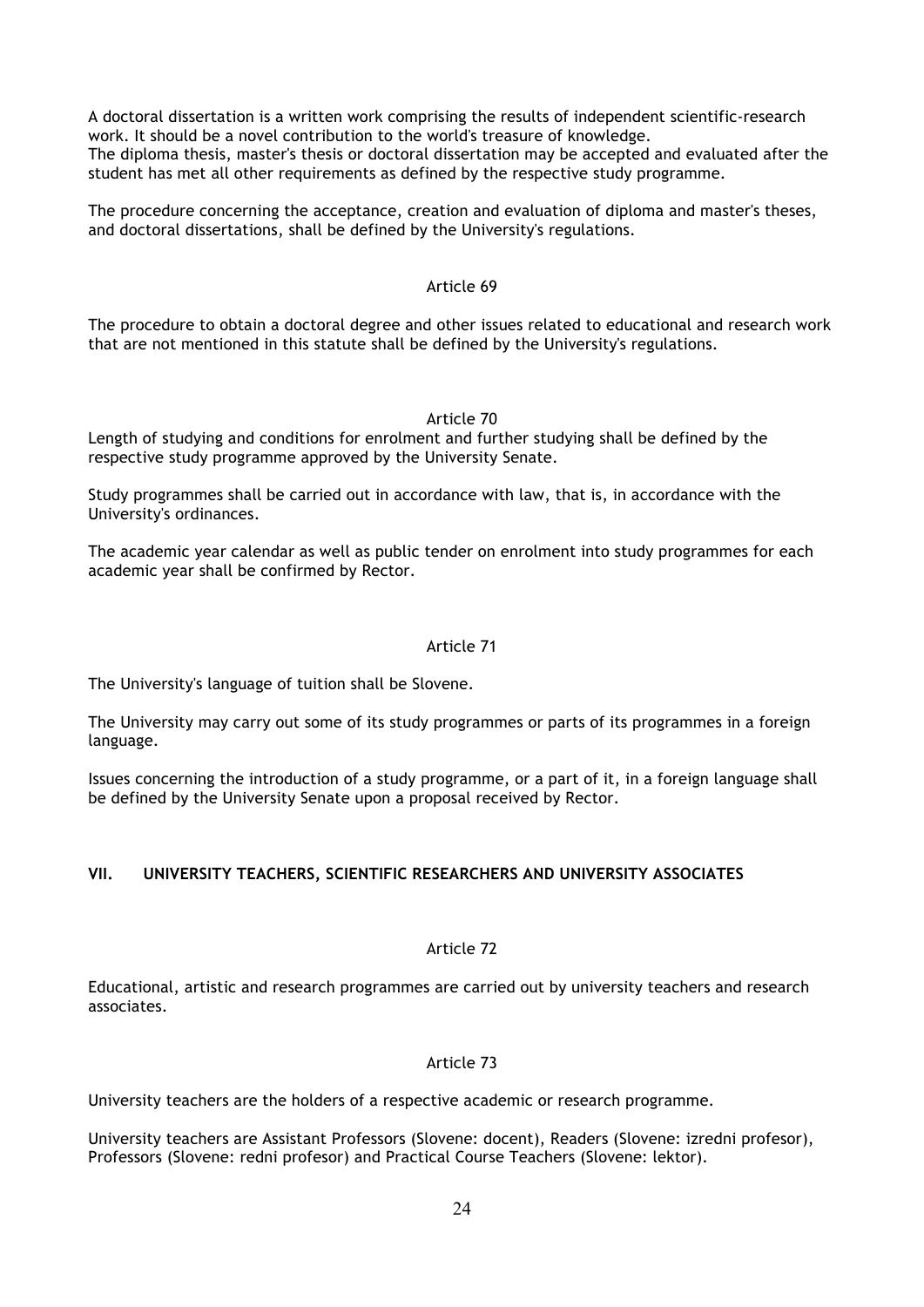University teachers for programmes with which students obtain higher education vocational degrees are also lecturers and senior lecturers.

Research staff shall carry out scientific-research programmes and act as mentors in diploma, masters and doctoral theses, or they take part in higher education or specialist education.

Research staff shall include research fellows, senior research fellows and research counsellors.

University associates shall take part in carrying out teaching and scientific-research work.

University associates are assistants, junior experts, senior experts and instructors.

#### Article 74

A University staff member shall obtain the title of university teacher or research staff member by fulfilling the required professional conditions and by taking part or by being involved in carrying such duties at the University.

Professional conditions and criteria to be fulfilled by university teachers and research staff members shall be defined by ordinances passed by the University Senate.

The procedure related to one's obtaining the title of university teacher or research staff member shall be carried out by a respective school or academy; the proposed conferrence of a respective title shall be within the jurisdiction of the University Senate.

#### Article 75

Rector and the University Senate shall establish if the candidate meets the professional requirements for carrying out the respective work, and on the basis of a proposal received from a school, academy, institute, laboratory or centre, shall select the most suitable candidate.

It is within the Rector's jurisdiction to decide on the way in which the selected candidate shall take part in the work of the University.

# Article 76

The University may invite acclaimed university teachers, scientists or professionals from foreign universities, or experts from the field of economy, to carry out parts of academic subjects or lectures within a specifc subject, and may include such experts into the university's teaching and research work.

A university teacher working with the Univresity in the manner described in the previous paragraph of this article may obtain the title of University Fellow.

A University Fellow may become member of the University Senate or the Senate of respective schools and academies.

Professional requirements and criteria to be met by a University Fellow shall be defined the University ordinances.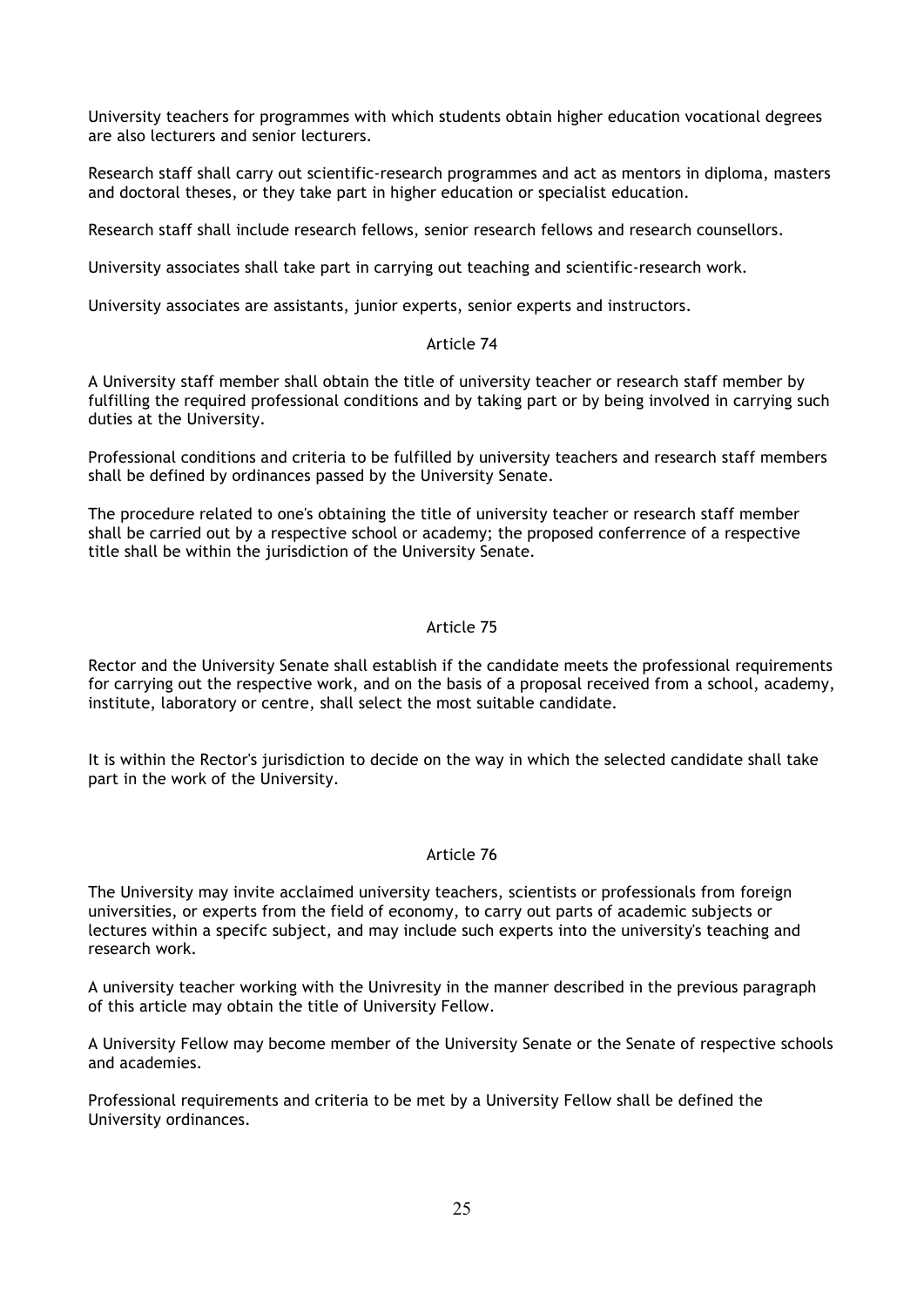# **VIII. STUDENTS**

#### Article 77

The student is a person who enrolls the University on the basis of an enrolment tender and who undertakes an undergraduate or postgraduate study programme; the student status shall be visible on his or her student card.

Upon enrolment, the student shall receive his or her enrolment document containing information on the student's chosen study programme.

Upon completion of the studies and after all requirements have been fulfilled, the students shall receive their diploma containing personal data and data related to their vocational or scientific degree; the diploma includes a supplement as well.

#### Article 78

The student may take part in a number of study programmes, be they interdisciplinary or individual study programmes, that are carried out at the University or at other higher education institutions, nationally or internationally.

#### Article 79

The University is responsible to ensure good conditions for carrying out the study programmes, to encourage the successful realistion of studies and to enable students to take part in the University's research and artistic work.

#### Article 80

Each year the University shall award its most successful students.

The criteria for presenting awards shall be defined by the University's ordinances on awards.

### Article 81

The student's responsibility shall be to fulfill his or her responsibilties as defined by a respective study programme and by other ordinances of the University.

# Article 82

The University shall ensure that the student is given help as to opportunities available for his or her first employment; the university shall give advice as to which fields and environments might be most suitable for the student to use the knowledge he or she has obtained and to realise his or her other interests.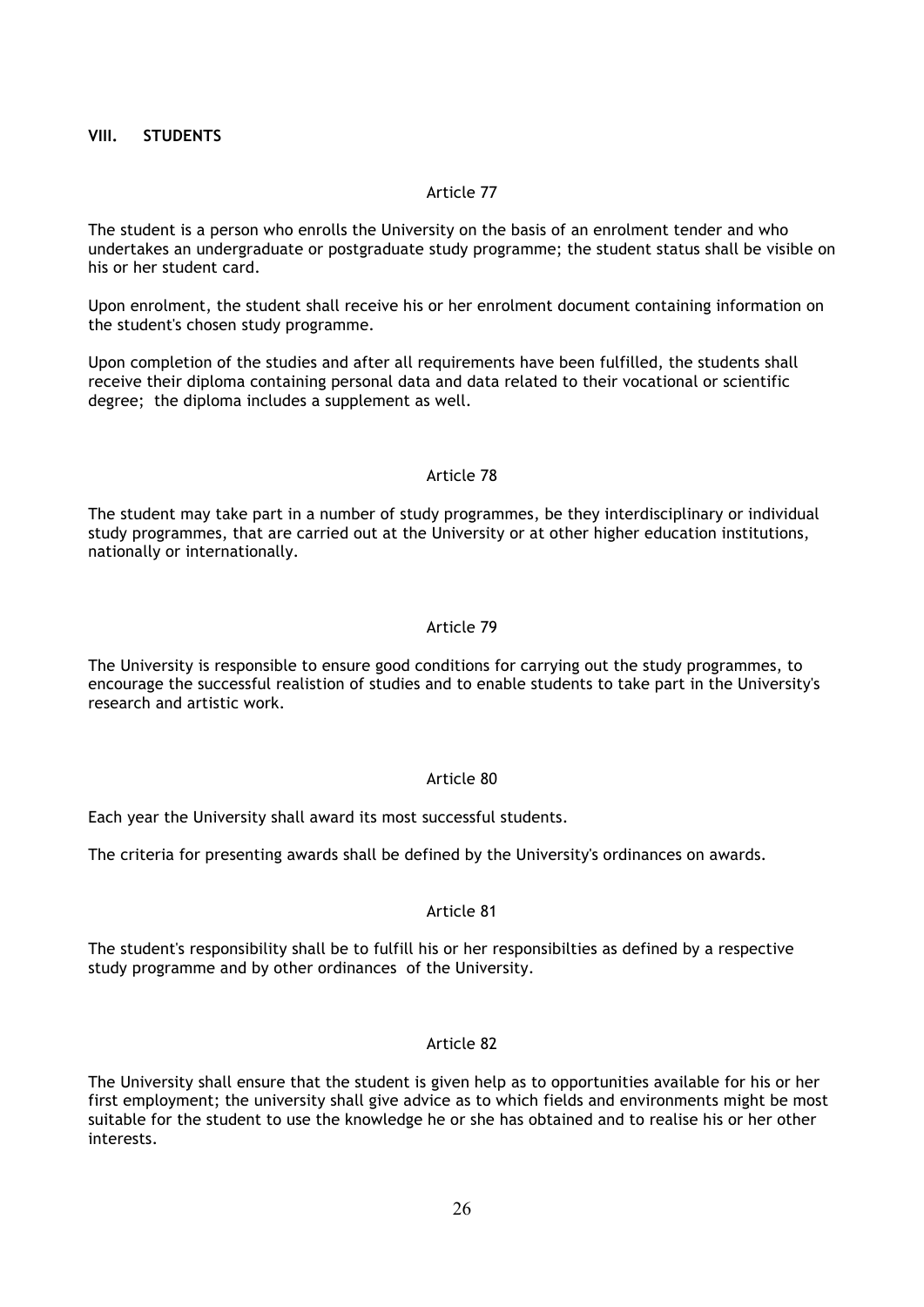### Article 83

The University shalll ensure to keep contact and connection with the student who has successfully finished his or her studies.

# Article 84

The University shall establish an Alumni Club of the University of Nova Gorica so as to keep connection and communication among members of all generations of the University's graduated students.

A person who has successfully completed an undergraduate or postgraduate study at the University shall become member of the University's Alumni Club.

The Alumni Club membesrhip card shall be awarded to the student at the same time as he ir she receives his final degree documents.

The way in which the Alumni Club is managed shall be defined by the Club's regulations.

# Article 85

The University shalll ensure to remain open and accessible for further education to all of its students who have successfully finished their studies. The University shall also ensure to provide help and professional guidance related to problem solving in tasks and projects that the students aim to undertake in their work.

# Article 86

The student's other responsibilities and rights shall be defined by the ordinances and study programmes approved by the University.

# Article 87

The student status shall cease as defined by law.

The status of a student of the third degree programme shall cease upon the completion of the last semester of the study programme.

# **IX. RESPONSIBILITIES AND DISCIPLINE**

# **9.1 Responsibilities and discipline of the University staff**

# Article 88

Responsibilities and discipline of the University staff shall be defined by special ordinances approved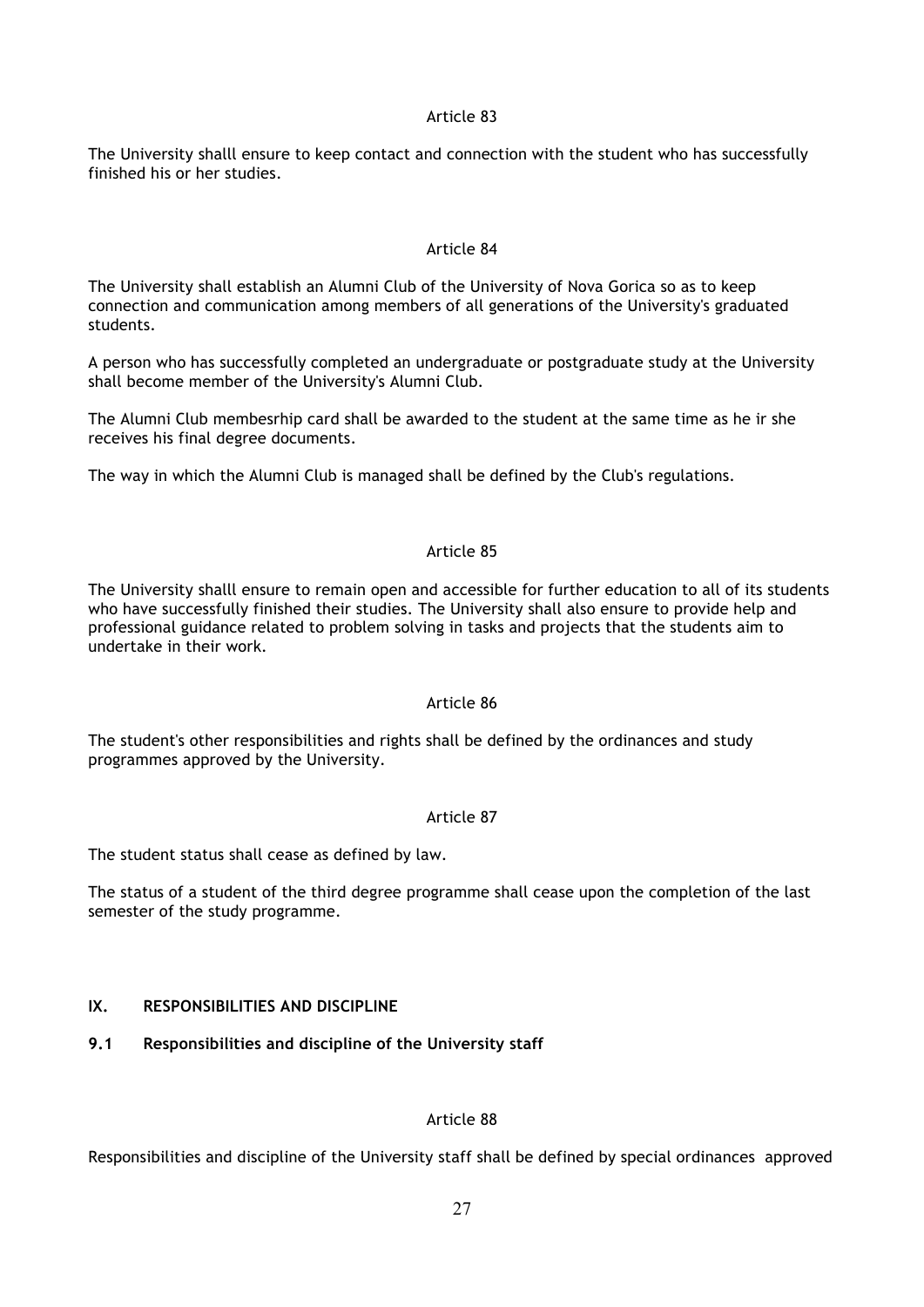by the Executive Board.

# Article 89

Establishing responsibilities related to violations of working requirements, which may incur measures such as a reminder or financial penalty, shall lie within the Rector's jurisdiction.

# **9.2 Responsibilities and discipline of students**

# Article 90

Responsibilities and discipline of students shall be defined by special ordinancess approved by the University Senate.

# Article 91

Establishing issues related to violations of obligations and failure to fulfil lstudent obligations, as well as those related to establishing students' responsibilties and disciplinary measures, shall lie within the University Senate's jurisdiction.

# **X. AWARDS**

# Article 92

The University confers honorary titles, awards and prizes on individuals and organisations.

Types of honorary titles, awards and prizes, as well as principles, criteria and selection procedures shall be defined by the University's ordinances on awards as confirmed by the University's Senate and Executive Board.

# **XI. TRANSITIONAL AND FINAL PROVISIONS**

# Article 93

The University shall continue to run postgraduate study programmes which were not included in the new programmes done in accordance with the principles and directives of the Bologna declaration for all those students who had enrolled the study programmes before the academic year 2008/09. The